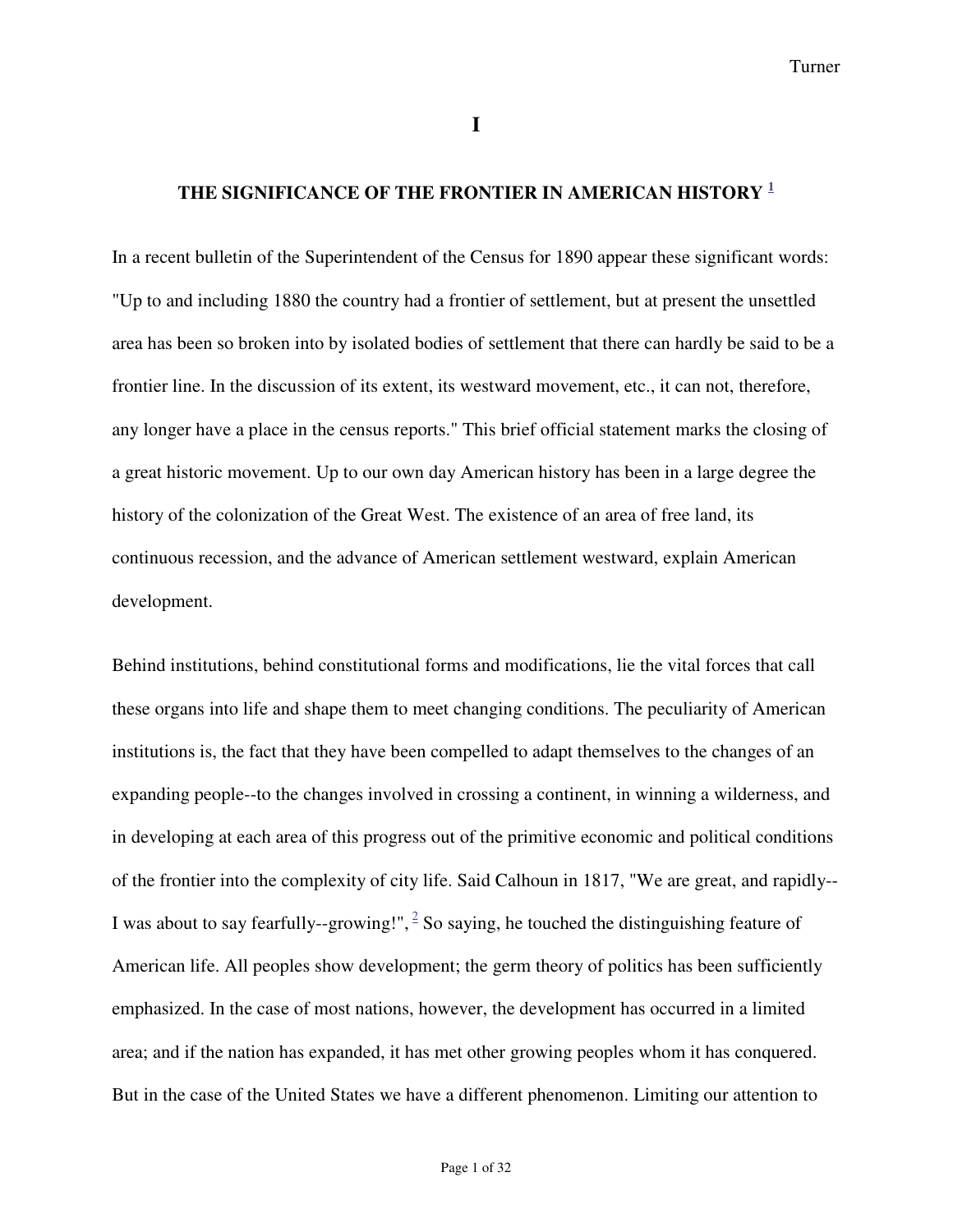the Atlantic coast, we have the familiar phenomenon of the evolution of institutions in a limited area, such as the rise of representative government; into complex organs; the progress from primitive industrial society, without division of labor, up to manufacturing civilization. But we have in addition to this a recurrence of the process of evolution in each western area reached in the process of expansion. Thus American development has exhibited not merely advance along a single line, but a return to primitive conditions on a continually advancing frontier line, and a new development for that area. American social development has been continually beginning over again on the frontier. This perennial rebirth, this fluidity of American life, this expansion westward with its new opportunities, its continuous touch with the simplicity of primitive society, furnish the forces dominating American character. The true point of view in the history of this nation is not the Atlantic coast, it is the Great West. Even the slavery struggle, which is made so exclusive an object of attention by writers like Professor von Holst, occupies its important place in American history because of its relation to westward expansion. In this advance, the frontier is the outer edge of the wave-- the meeting point between savagery and civilization. Much has been written about the frontier from the point of view of border warfare and the chase, but as a field for the serious study of the economist and the historian it has been neglected.

The American frontier is sharply distinguished from the European frontier--a fortified boundary line running through dense populations. The most significant thing about the American frontier is, that it lies at the hither edge of free land. In the census reports it is treated as the margin of that settlement which has a density of two or more to the square mile. The term is an elastic one, and for our purposes does not need sharp definition. We shall consider the whole frontier belt including the Indian country and the outer margin of the "settled area " of the census reports.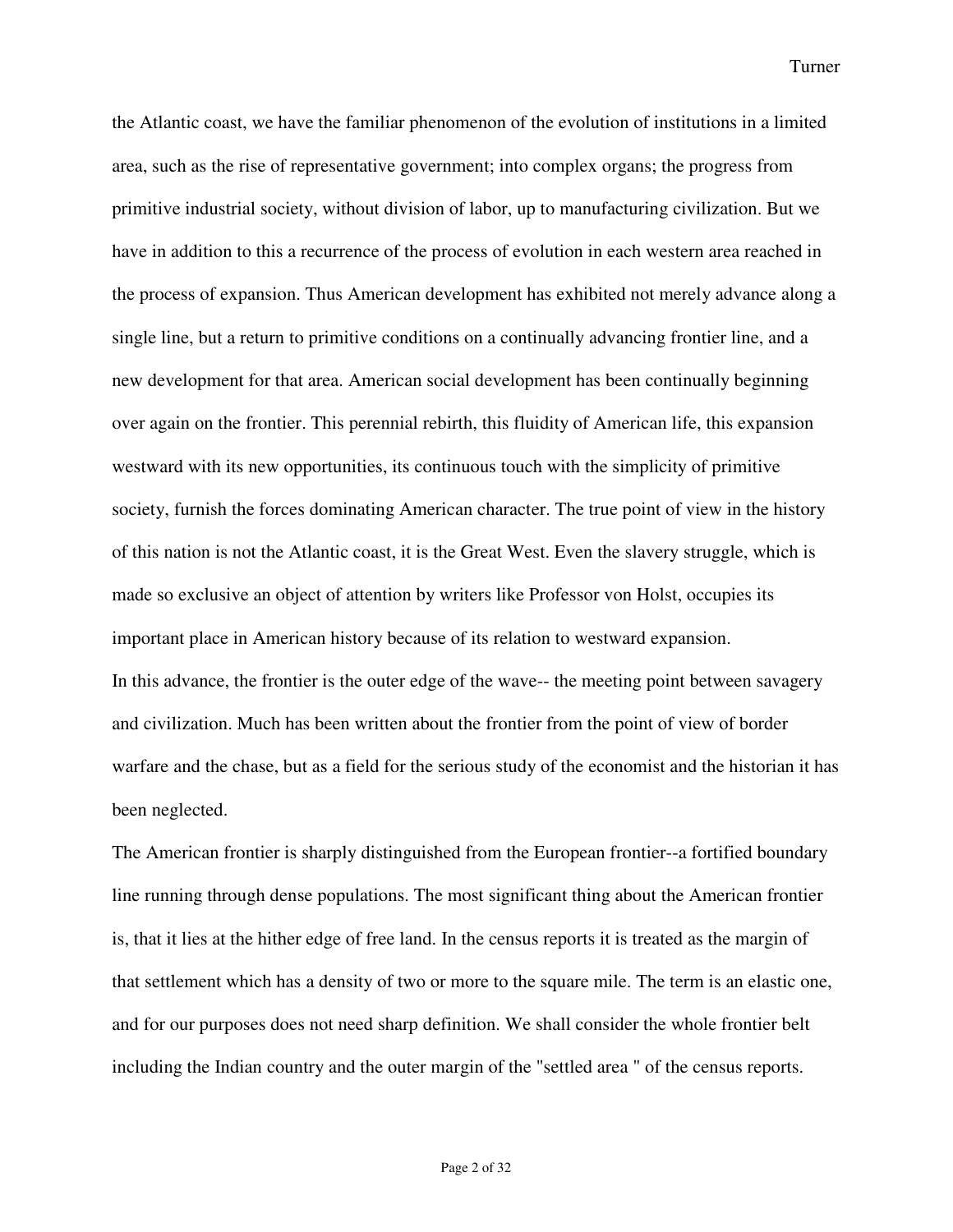This paper will make no attempt to treat the subject exhaustively; its aim is simply to call attention to the frontier as a fertile field for investigation, and to suggest some of the problems which arise in connection with it.

In the settlement of America we have to observe how European life entered the continent, and how America modified and developed that life and reacted on Europe. Our early history is the study of European germs developing in an American environment. Too exclusive attention has been paid by institutional students to the Germanic origins, too little to the American factors. The frontier is the line of most rapid and effective Americanization. The wilderness masters the colonist. It finds him a European in dress, industries, tools, modes of travel, and thought. It takes him from the railroad car and puts him in the birch canoe. It strips off the garments of civilization and arrays him in the hunting shirt and the moccasin. It puts him in the log cabin of the Cherokee and Iroquois and runs an Indian palisade around him. Before long he has gone to planting Indian corn and plowing with a sharp stick, he shouts the war cry and takes the scalp in orthodox Indian fashion. In short, at the frontier the environment is at first too strong for the man. He must accept the conditions which it furnishes, or perish, and so he fits himself into the Indian clearings and follows the Indian trails. Little by little he transforms the wilderness, but the outcome is not the old Europe, not simply the development of Germanic germs, any more than the first phenomenon was a case of reversion to the Germanic mark. The fact is, that here is a new product that is American. At first, the frontier was the Atlantic coast. It was the frontier of Europe in a very real sense. Moving westward, the frontier became more and more American. As successive terminal moraines result from successive glaciations, so each frontier leaves its traces behind it, and when it becomes a settled area the region still partakes of the frontier characteristics. Thus the advance of the frontier has meant a steady movement away from the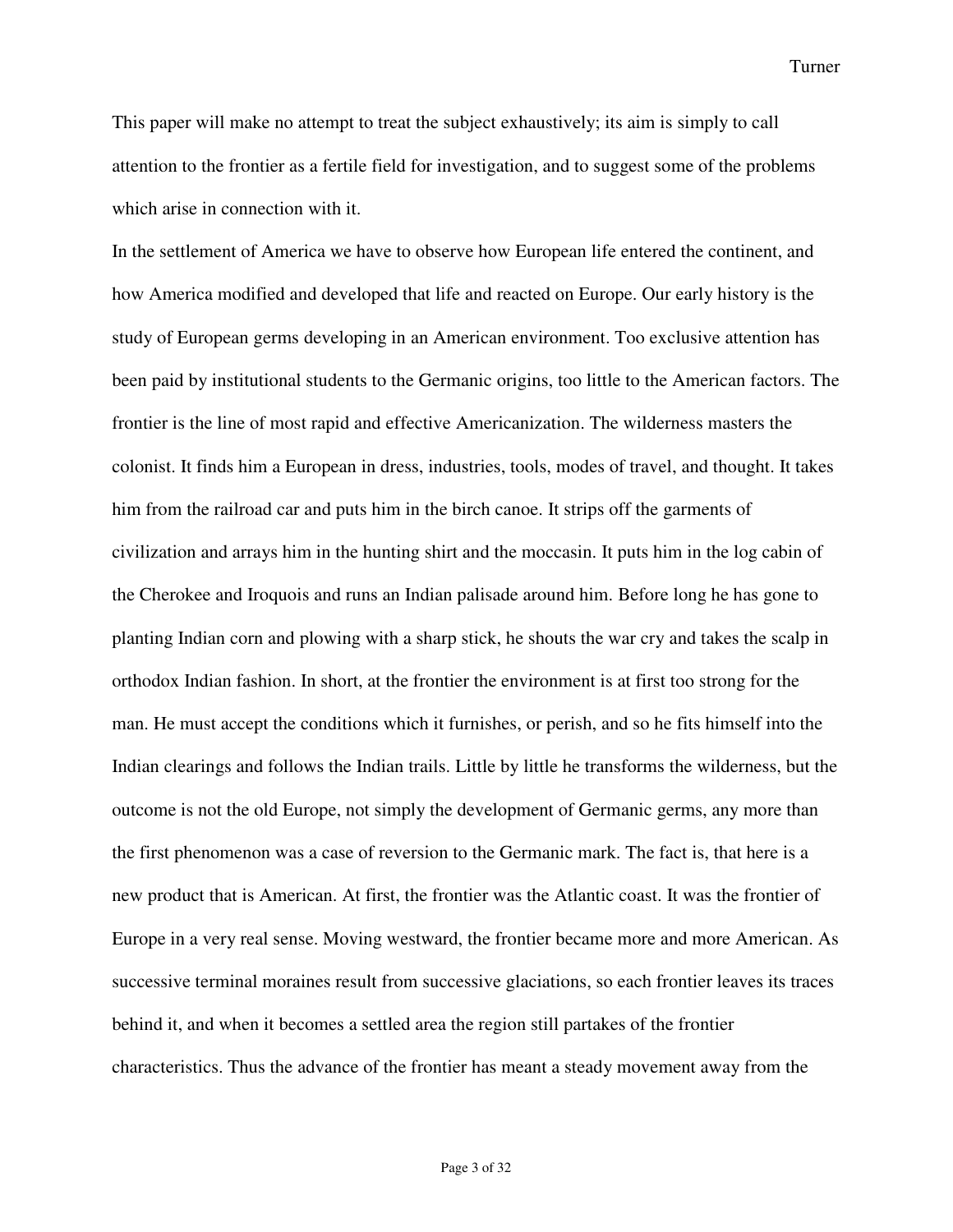influence of Europe, a steady growth of independence on American lines. And to study this advance, the men who grew up under these conditions, and the political, economic, and social results of it, is to study the really American part of our history.

In the course of the seventeenth century the frontier was advanced up the Atlantic river courses, just beyond the "fall line," and the tidewater region became the settled area. In the first half of the eighteenth century another advance occurred. Traders followed the Delaware and Shawnee Indians to the Ohio as early as the end of the first quarter of the century.<sup>3</sup> Gov. Spotswood, of Virginia, made an expedition in 1714 across the Blue Ridge. The end of the first quarter of the century saw the advance of the Scotch-Irish and the Palatine Germans up the Shenandoah Valley into the western part of Virginia, and along the Piedmont region of the Carolinas.<sup>4</sup> The Germans in New York pushed the frontier of settlement up the Mohawk to German Flats.<sup>5</sup> In Pennsylvania the town of Bedford indicates the line of settlement. Settlements had begun on New River, a branch of the Kanawha, and on the sources of the Yadkin and French Broad.<sup>6</sup> The King attempted to arrest the advance by his proclamation of  $1763$ ,  $\frac{7}{7}$  forbidding settlements beyond the sources of the rivers flowing into the Atlantic, but in vain. In the period of the Revolution the frontier crossed the Alleghanies into Kentucky and Tennessee, and the upper waters of the Ohio were settled. $8$  When the first census was taken in 1790, the continuous settled area was bounded by a line which ran near the coast of Maine, and included New England except a portion of Vermont and New Hampshire, New York along the Hudson and up the Mohawk about Schenectady, eastern and southern Pennsylvania, Virginia well across the Shenandoah Valley, and the Carolinas and eastern Georgia.  $9$  Beyond this region of continuous settlement were the small settled areas of Kentucky and Tennessee, and the Ohio, with the mountains intervening between them and the Atlantic area, thus giving a new and important character to the frontier.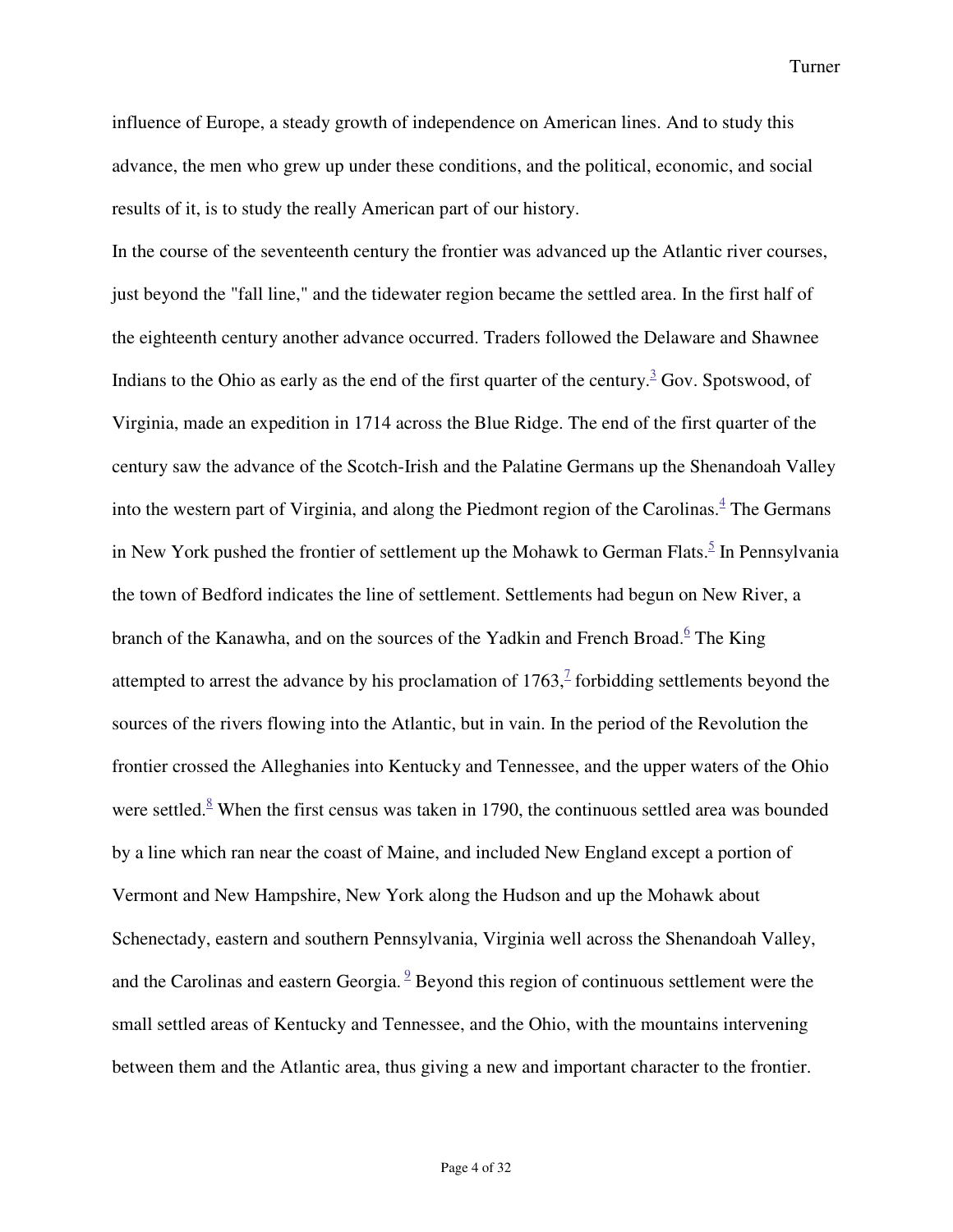The isolation of the region increased its peculiarly American tendencies, and the need of transportation facilities to connect it with the East called out important schemes of internal improvement, which will be noted farther on. The "West," as a self-conscious section, began to evolve.

From decade to decade distinct advances of the frontier occurred. By the census of  $1820^{\frac{10}{2}}$  the settled area included Ohio, southern Indiana and Illinois, southeastern Missouri, and about onehalf of Louisiana. This settled area had surrounded Indian areas, and the management of these tribes became an object of political concern. The frontier region of the time lay along the Great Lakes, where Astor's American Fur Company operated in the Indian trade,  $\frac{11}{1}$  and beyond the Mississippi, where Indian traders extended their activity even to the Rocky Mountains; Florida also furnished frontier conditions. The Mississippi River region was the scene of typical frontier settlements.<sup>12</sup>

The rising steam navigation  $\frac{13}{12}$  on western waters, the opening of the Erie Canal, and the westward extension of cotton  $\frac{14}{14}$  culture added five frontier states to the Union in this period. Grund, writing in 1836, declares: "It appears then that the universal disposition of Americans to emigrate to the western wilderness, in order to enlarge their dominion over inanimate nature, is the actual result of an expansive power which is inherent in them, and which by continually agitating all classes of society is constantly throwing a large portion of the whole population on the extreme confines of the State, in order to gain space for its development. Hardly is a new State of Territory formed before the same principle manifests itself again and gives rise to a further emigration; and so is it destined to go on until a physical barrier must finally obstruct its progress."  $\frac{15}{3}$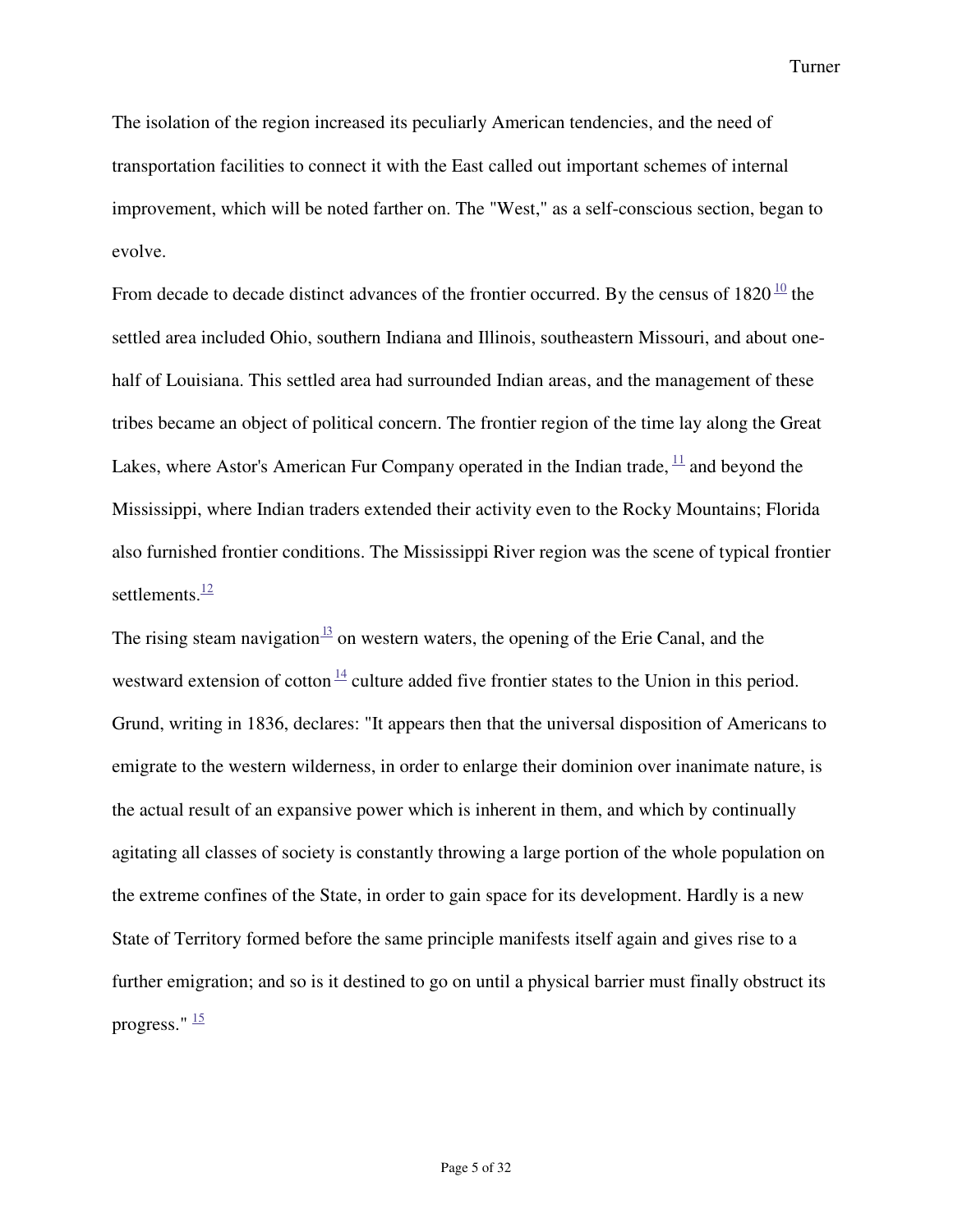In the middle of this century the line indicated by the present eastern boundary of Indian Territory, Nebraska, and Kansas marked the frontier of the Indian country. <sup>16</sup> Minnesota and Wisconsin still exhibited frontier conditions,  $\frac{17}{12}$  but the distinctive frontier of the period is found in California, where the gold discoveries had sent a sudden tide of adventurous miners, and in Oregon, and the settlements in Utah. $^{18}$  As the frontier had leaped over the Alleghanies, so now it skipped the Great Plains and the Rocky Mountains; and in the same way that the advance of the frontiersmen beyond the Alleghanies had caused the rise of important questions of transportation and internal improvement, so now the settlers beyond the Rocky Mountains needed means of communication with the East, and in the furnishing of these arose the settlement of the Great Plains and the development of still another kind of frontier life. Railroads, fostered by land grants, sent an increasing tide of immigrants into the Far West. The United States Army fought a series of Indian wars in Minnesota, Dakota, and the Indian Territory.

By 1880 the settled area had been pushed into northern Michigan, Wisconsin, and Minnesota, along Dakota rivers, and in the Black Hills region, and was ascending the rivers of Kansas and Nebraska. The development of mines in Colorado had drawn isolated frontier settlements into that region, and Montana and Idaho were receiving settlers. The frontier was found in these mining camps and the ranches of the Great Plains. The superintendent of the census for 1890 reports, as previously stated, that the settlements of the West lie so scattered over the region that there can no longer be said to be a frontier line.

In these successive frontiers we find natural boundary lines which have served to mark and to affect the characteristics of the frontiers, namely: the "fall line;" the Alleghany Mountains; the Mississippi; the Missouri where its direction approximates north and south; the line of the arid lands, approximately the ninety-ninth meridian; and the Rocky Mountains. The fall line marked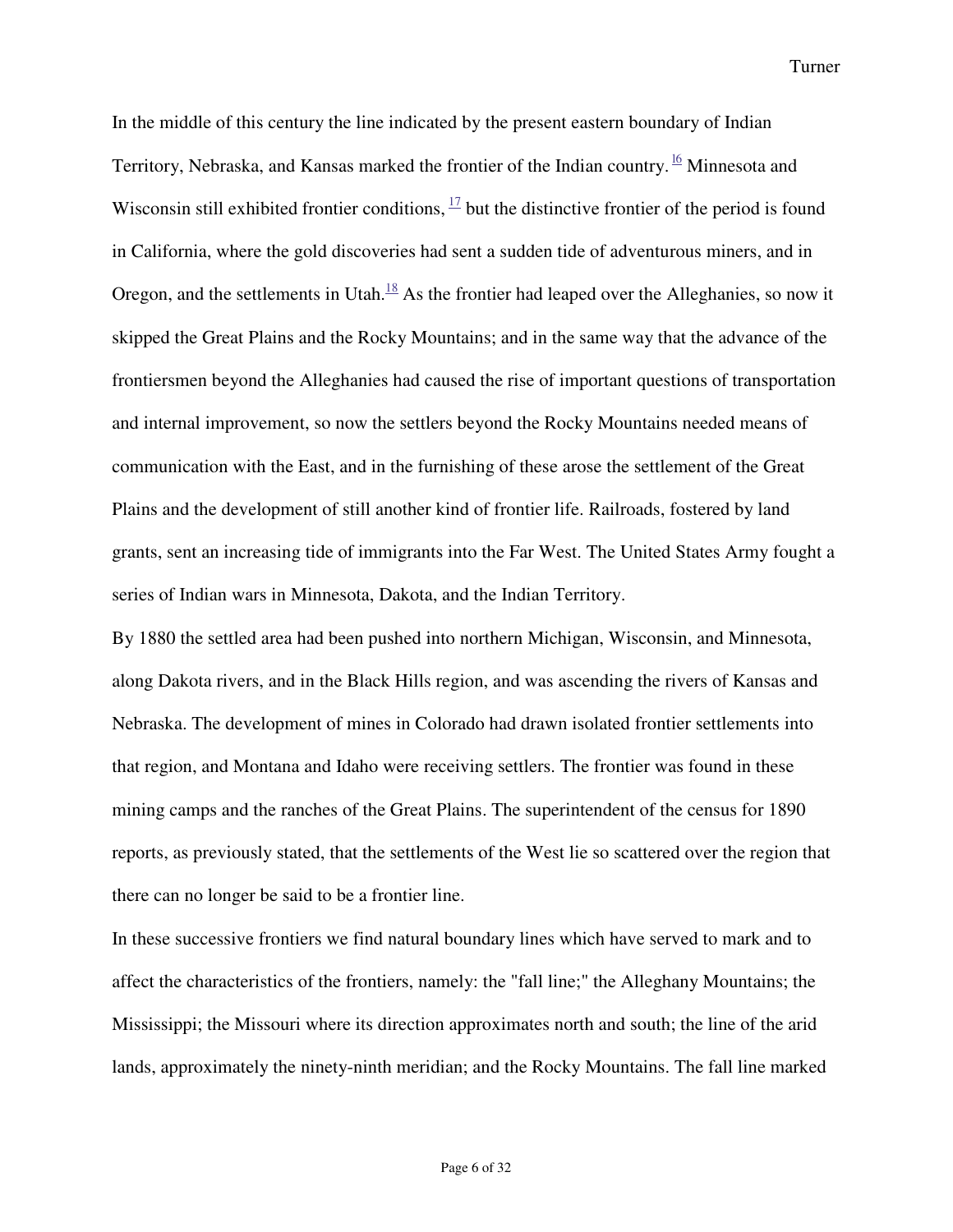the frontier of the seventeenth century; the Alleghanies that of the eighteenth; the Mississippi that of the first quarter of the nineteenth; the Missouri that of the middle of this century (omitting the California movement); and the belt of the Rocky Mountains and the arid tract, the present frontier. Each was won by a series of Indian wars.

At the Atlantic frontier one can study the germs of processes repeated at each successive frontier. We have the complex European life sharply precipitated by the wilderness into the simplicity of primitive conditions. The first frontier had to meet its Indian question, its question of the disposition of the public domain, of the means of intercourse with older settlements, of the extension of political organization, of religious and educational activity. And the settlement of these and similar questions for one frontier served as a guide for the next. The American student needs not to go to the "prim little townships of Sleswick" for illustrations of the law of continuity and development. For example, he may study the origin of our land policies in the colonial land policy; he may see how the system grew by adapting the statutes to the customs of the successive frontiers.<sup>19</sup> He may see how the mining experience in the lead regions of Wisconsin, Illinois, and Iowa was applied to the mining laws of the Sierras,  $\frac{20}{20}$  and how our Indian policy has been a series of experimentations on successive frontiers. Each tier of new States has found in the older ones material for its constitutions.  $21$  Each frontier has made similar contributions to American character, as will be discussed farther on.

But with all these similarities there are essential differences, due to the place element and the time element. It is evident that the farming frontier of the Mississippi Valley presents different conditions from the mining frontier of the Rocky Mountains. The frontier reached by the Pacific Railroad, surveyed into rectangles, guarded by the United States Army, and recruited by the daily immigrant ship, moves forward at a swifter pace and in a different way than the frontier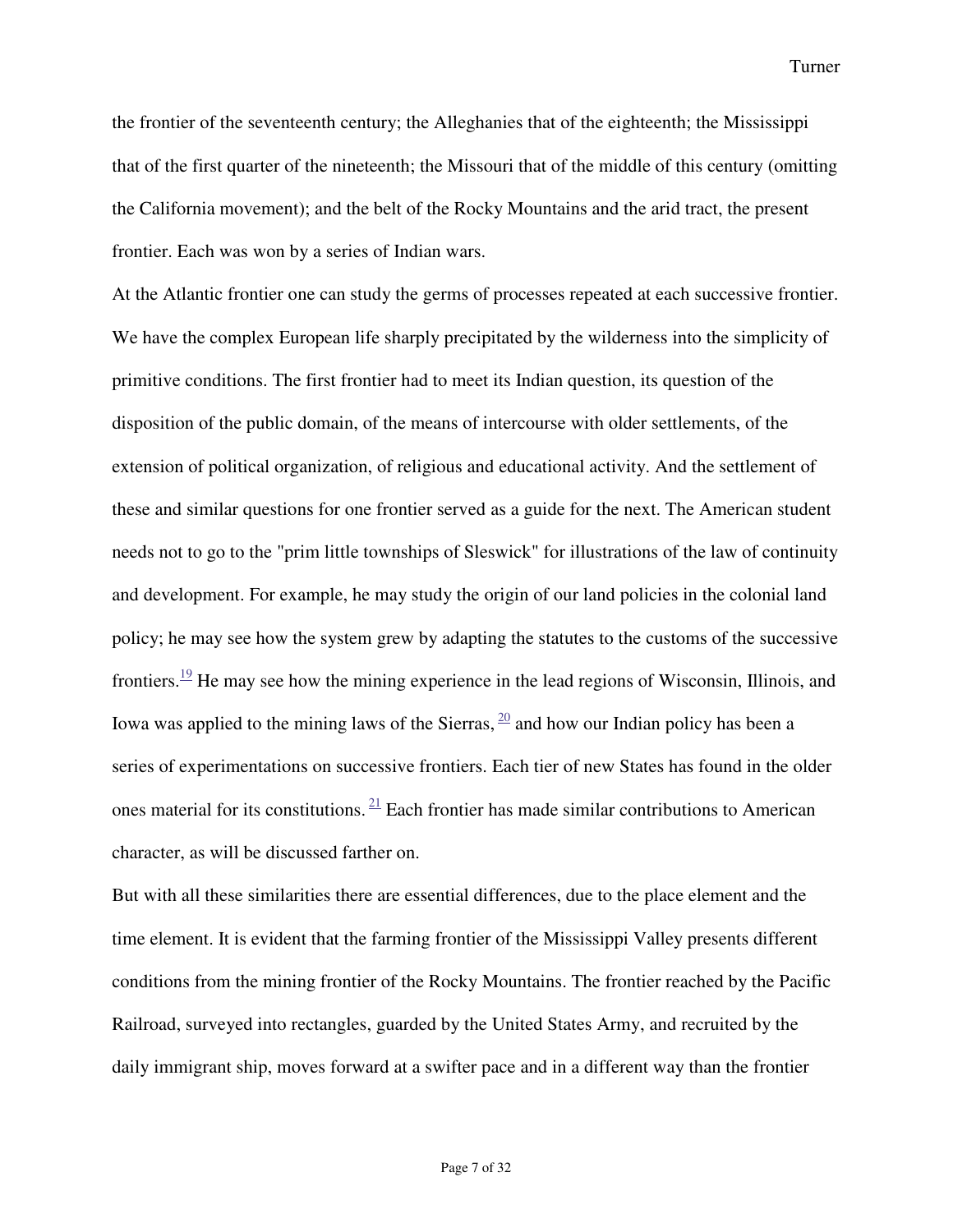reached by the birch canoe or the pack horse. The geologist traces patiently the shores of ancient seas, maps their areas, and compares the older and the newer. It would be a work worth the historian's labors to mark these various frontiers and in detail compare one with another. Not only would there result a more adequate conception of American development and characteristics, but invaluable additions would be made to the history of society. Loria, $\frac{22}{2}$  the Italian economist, has urged the study of colonial life as an aid in understanding the stages of European development, affirming that colonial settlement is for economic science what the mountain is for geology, bringing to light primitive stratifications. "America," he says, "has the key to the historical enigma which Europe has sought for centuries in vain, and the land which has no history reveals luminously the course of universal history." There is much truth in this. The United States lies like a huge page in the history of society. Line by line as we read this continental page from West to East we find the record of social evolution. It begins with the Indian and the hunter; it goes on to tell of the disintegration of savagery by the entrance of the trader, the pathfinder of civilization; we read the annals of the pastoral stage in ranch life; the exploitation of the soil by the raising of unrotated crops of corn and wheat in sparsely settled farming communities; the intensive culture of the denser farm settlement; and finally the manufacturing organization with city and factory system.<sup>23</sup> This page is familiar to the student of census statistics, but how little of it has been used by our historians. Particularly in eastern States this page is a palimpsest. What is now a manufacturing State was in an earlier decade an area of intensive farming. Earlier yet it had been a wheat area, and still earlier the "range" had attracted the cattleherder. Thus Wisconsin, now developing manufacture, is a State with varied agricultural interests. But earlier it was given over to almost exclusive grain-raising, like North Dakota at the present time.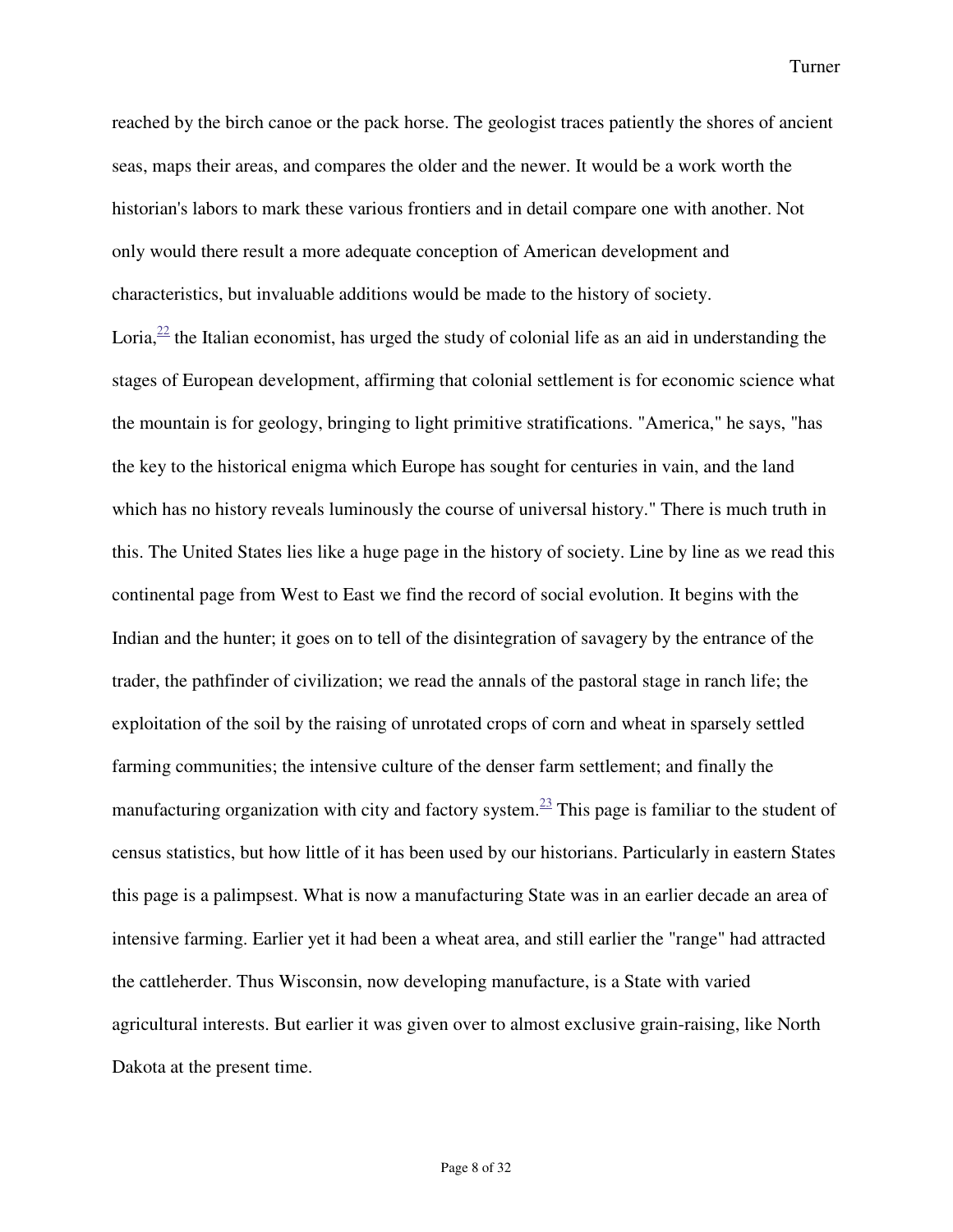Each of these areas has had an influence in our economic and political history; the evolution of each into a higher stage has worked political transformations. But what constitutional historian has made any adequate attempt to interpret political facts by the light of these social areas and changes? $\frac{24}{3}$ 

The Atlantic frontier was compounded of fisherman, fur trader, miner, cattle-raiser, and farmer. Excepting the fisherman, each type of industry was on the march toward the West, impelled by an irresistible attraction. Each passed in successive waves across the continent. Stand at Cumberland Gap and watch the procession of civilization, marching single file-- the buffalo following the trail to the salt springs, the Indian, the fur trader and hunter, the cattle-raiser, the pioneer farmer --and the frontier has passed by. Stand at South Pass in the Rockies a century later and see the same procession with wider intervals between. The unequal rate of advance compels us to distinguish the frontier into the trader's frontier, the rancher's frontier, or the miner's frontier, and the farmer's frontier. When the mines and the cow pens were still near the fall line the traders' pack trains were tinkling across the Alleghanies, and the French on the Great Lakes were fortifying their posts, alarmed by the British trader's birch canoe. When the trappers scaled the Rockies, the farmer was still near the mouth of the Missouri.

Why was it that the Indian trader passed so rapidly across the continent? What effects followed from the trader's frontier? The trade was coeval with American discovery. The Norsemen, Vespuccius, Verrazani, Hudson, John Smith, all trafficked for furs. The Plymouth pilgrims settled in Indian cornfields, and their first return cargo was of beaver and lumber. The records of the various New England colonies show how steadily exploration was carried into the wilderness by this trade. What is true for New England is, as would be expected, even plainer for the rest of the colonies. All along the coast from Maine to Georgia the Indian trade opened up the river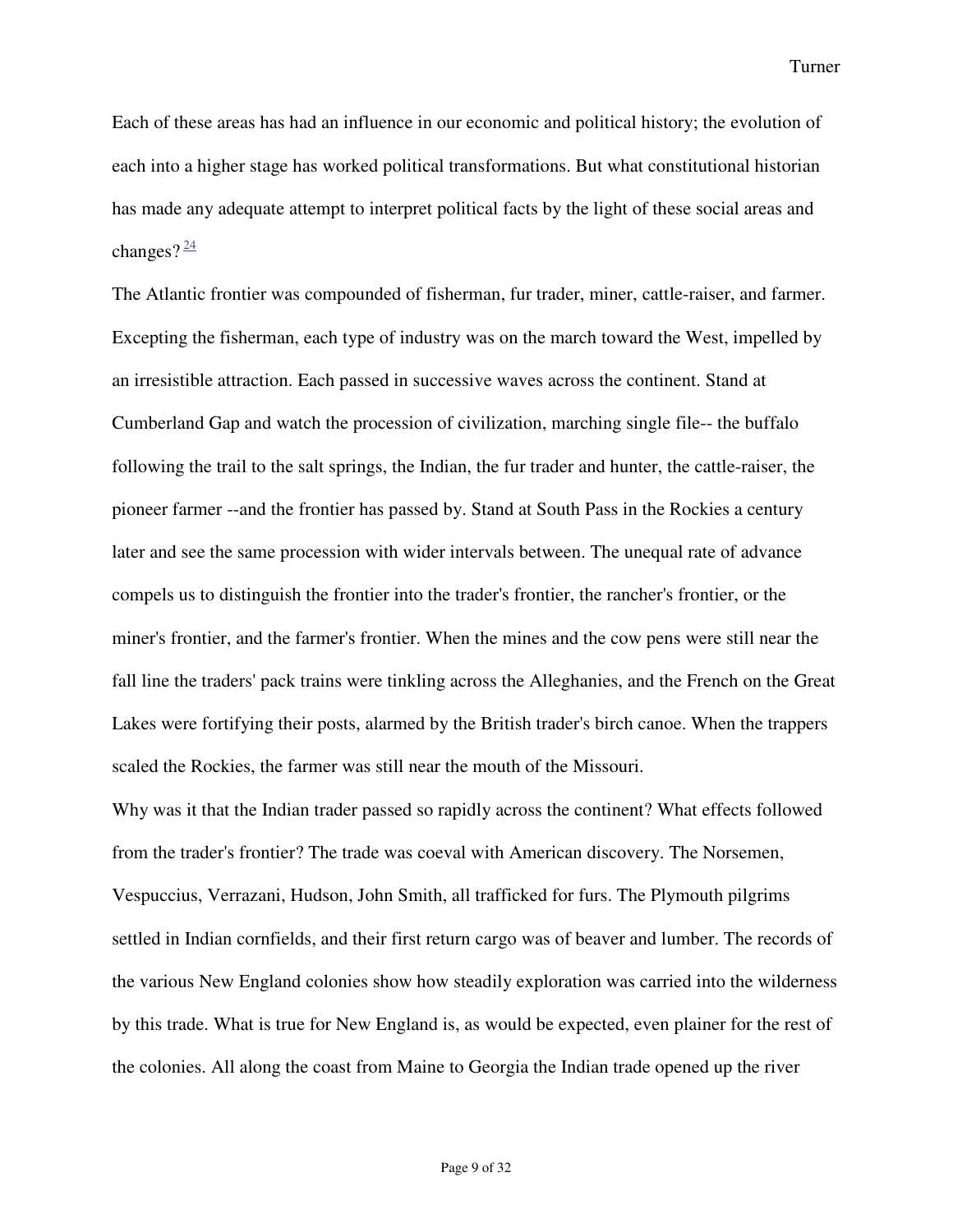courses. Steadily the trader passed westward, utilizing the older lines of French trade. The Ohio, the Great Lakes, the Mississippi, the Missouri, and the Platte, the lines of western advance, were ascended by traders. They found the passes in the Rocky Mountains and guided Lewis and Clark, $\frac{25}{12}$  Fremont, and Bidwell. The explanation of the rapidity of this advance is connected with the effects of the trader on the Indian. The trading post left the unarmed tribes at the mercy of those that had purchased fire-arms--a truth which the Iroquois Indians wrote in blood, and so the remote and unvisited tribes gave eager welcome to the trader "The savages," wrote La Salle, "take better care of us French than of their own children; from us only can they get guns and goods." This accounts for the trader's power and the rapidity of his advance. Thus the disintegrating forces of civilization entered the wilderness. Every river valley and Indian trail became a fissure in Indian society, and so that society became honeycombed. Long before the pioneer farmer appeared on the scene, primitive Indian life had passed away. The farmers met Indians armed with guns. The trading frontier, while steadily undermining Indian power by making the tribes ultimately dependent on the whites, yet, through its sale of guns, gave to the Indian increased power of resistance to the farming frontier. French colonization was dominated by its trading frontier; English colonization by its farming frontier. There was an antagonism between the two frontiers as between the two nations. Said Duquesne to the Iroquois, "Are you ignorant of the difference between the king of England and the king of France? Go see the forts that our king has established and you will see that you can still hunt under their very walls. They have been placed for your advantage in places which you frequent. The English, on the contrary, are no sooner in possession of a place than the game is driven away. The forest falls before them as they advance, and the soil is laid bare so that you can scarce find the wherewithal to erect a shelter for the night."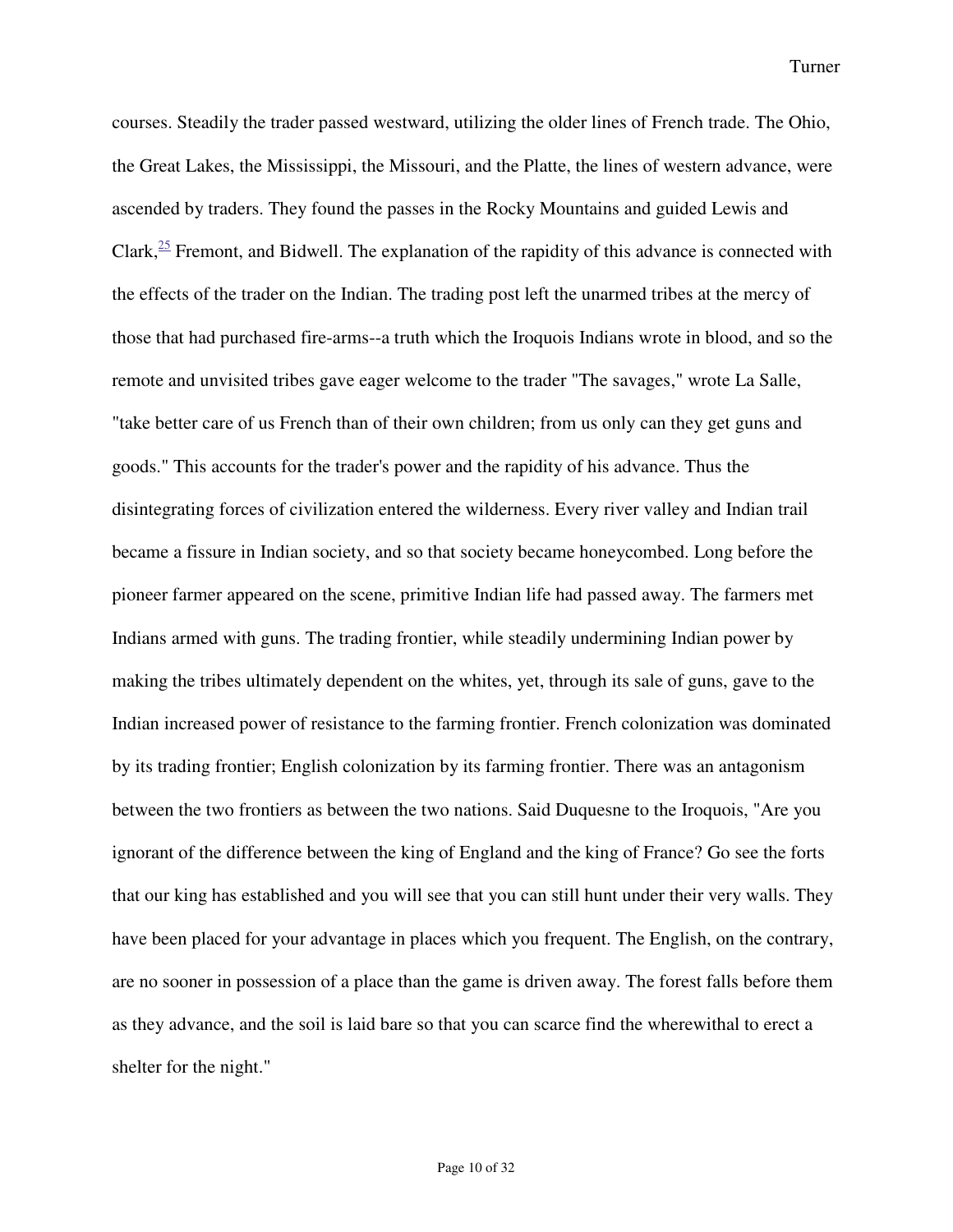And yet, in spite of this opposition of the interests of the trader and the farmer, the Indian trade pioneered the way for civilization. The buffalo trail became the Indian trail, and this became the trader's "trace;" the trails widened into roads, and the roads into turnpikes, and these in turn were transformed into railroads. The same origin can be shown for the railroads of the South, the Far West, and the Dominion of Canada. $26$  The trading posts reached by these trails were on the sites of Indian villages which had been placed in positions suggested by nature; and these trading posts, situated so as to command the water systems of the country, have grown into such cities as Albany, Pittsburgh, Detroit, Chicago, St. Louis, Council Bluffs, and Kansas City. Thus civilization in America has followed the arteries made by geology, pouring an ever richer tide through them, until at last the slender paths of aboriginal intercourse have been broadened and interwoven into the complex mazes of modern commercial lines; the wilderness has been interpenetrated by lines of civilization growing ever more numerous. It is like the steady growth of a complex nervous system for the originally simple, inert continent. If one would understand why we are to-day one nation, rather than a collection of isolated states, he must study this economic and social consolidation of the country. In this progress from savage conditions lie topics for the evolutionist. $\frac{27}{27}$ 

The effect of the Indian frontier as a consolidating agent in our history is important. From the close of the seventeenth century various intercolonial congresses have been called to treat with Indians and establish common measures of defense. Particularism was strongest in colonies with no Indian frontier. This frontier stretched along the western border like a cord of union. The Indian was a common danger, demanding united action. Most celebrated of these conferences was the Albany congress of 1754, called to treat with the Six Nations, and to consider plans of union. Even a cursory reading of the plan proposed by the congress reveals the importance of the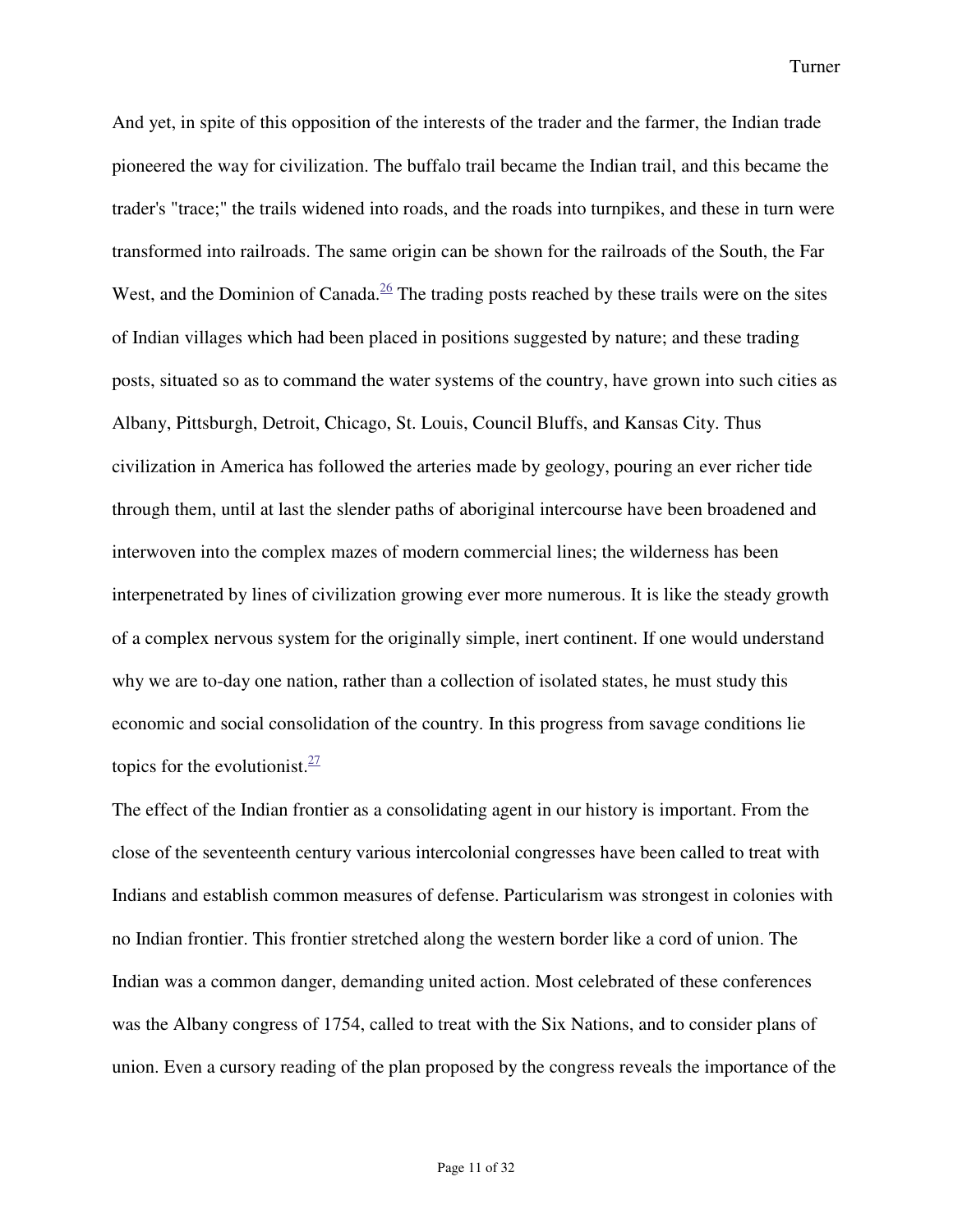frontier. The powers of the general council and the officers were, chiefly, the determination of peace and war with the Indians, the regulation of Indian trade, the purchase of Indian lands, and the creation and government of new settlements as a security against the Indians. It is evident that the unifying tendencies of the Revolutionary period were facilitated by the previous coöperation in the regulation of the frontier. In this connection may be mentioned the importance of the frontier, from that day to this, as a military training school, keeping alive the power of resistance to aggression, and developing the stalwart and rugged qualities of the frontiersman. It would not be possible in the limits of this paper to trace the other frontiers across the continent. Travelers of the eighteenth century found the "cowpens" among the canebrakes and peavine pastures of the South, and the "cow drivers" took their droves to Charleston, Philadelphia, and New York.<sup>28</sup> Travelers at the close of the War of 1812 met droves of more than a thousand cattle and swine from the interior of Ohio going to Pennsylvania to fatten for the Philadelphia market.<sup>29</sup> The ranges of the Great Plains, with ranch and cowboy and nomadic life, are things of yesterday and of to-day. The experience of the Carolina cowpens guided the ranchers of Texas. One element favoring the rapid extension of the rancher's frontier is the fact that in a remote country lacking transportation facilities the product must be in small bulk, or must be able to transport itself, and the cattle raiser could easily drive his product to market. The effect of these great ranches on the subsequent agrarian history of the localities in which they existed should be studied.

The maps of the census reports show an uneven advance of the farmer's frontier, with tongues of settlement pushed forward and with indentations of wilderness. In part this is due to Indian resistance, in part to the location of river valleys and passes, in part to the unequal force of the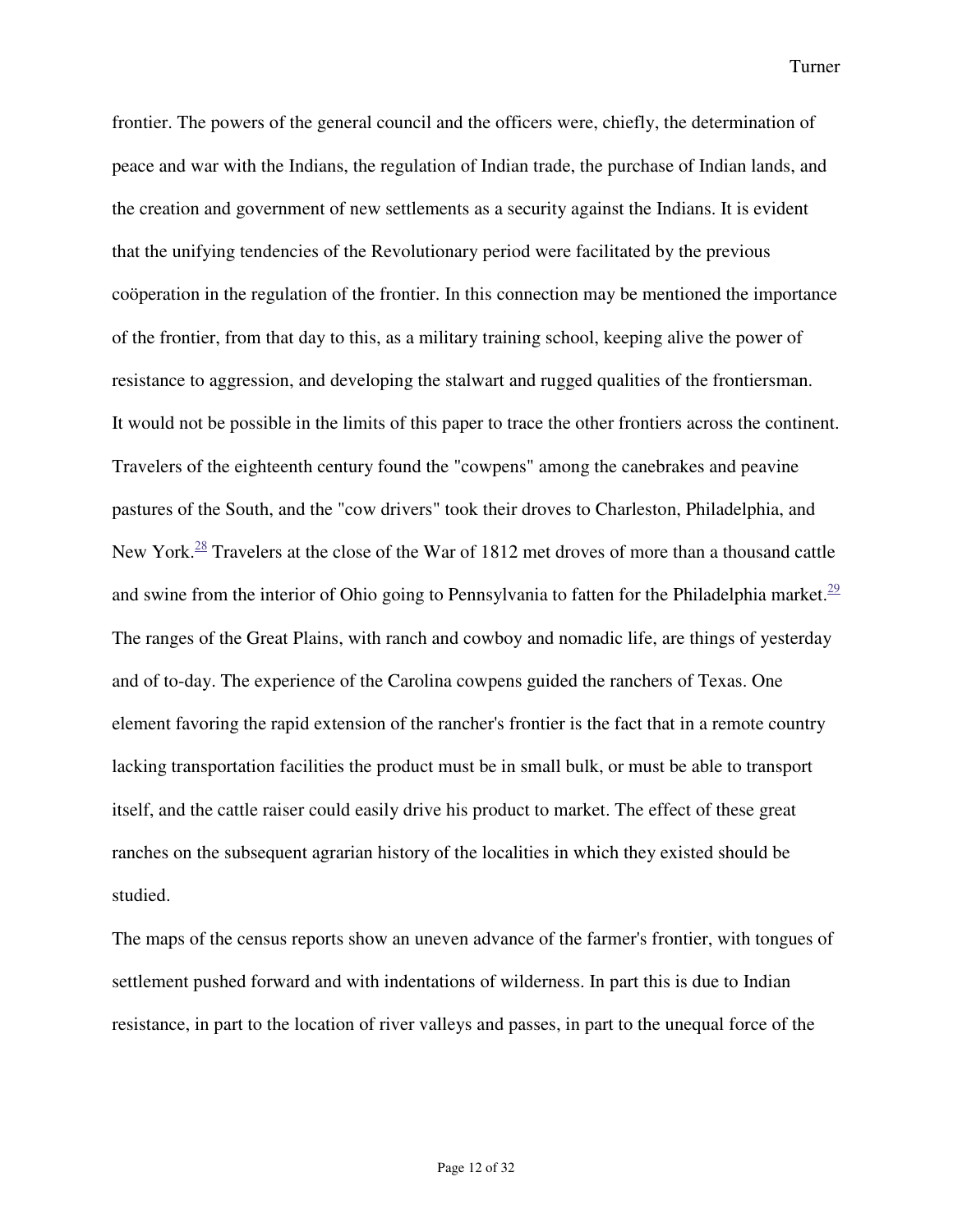centers of frontier attraction. Among the important centers of attraction may be mentioned the following: fertile and favorably situated soils, salt springs, mines, and army posts.

The frontier army post, serving to protect the settlers from the Indians, has also acted as a wedge to open the Indian country, and has been a nucleus for settlement.  $\frac{30}{10}$  In this connection mention should also be made of the government military and exploring expeditions in determining the lines of settlement. But all the more important expeditions were greatly indebted to the earliest pathmakers, the Indian guides, the traders and trappers, and the French voyageurs, who were inevitable parts of governmental expeditions from the days of Lewis and Clark. $31$  Each expedition was an epitome of the previous factors in western advance.

In an interesting monograph, Victor Hehn<sup>32</sup> has traced the effect of salt upon early European development, and has pointed out how it affected the lines of settlement and the form of administration. A similar study might be made for the salt springs of the United States. The early settlers were tied to the coast by the need of salt, without which they could not preserve their meats or live in comfort. Writing in 1752, Bishop Spangenburg says of a colony for which he was seeking lands in North Carolina, "They will require salt  $\&$  other necessaries which they can neither manufacture nor raise. Either they must go to Charleston, which is 300 miles distant .. . Or else they must go to Boling's Point in  $V^a$  on a branch of the James & is also 300 miles from here. . . Or else they must go down the Roanoke--I know not how many miles--where salt is brought up from the Cape Fear." <sup>33</sup> This may serve as a typical illustration. An annual pilgrimage to the coast for salt thus became essential. Taking flocks or furs and ginseng root, the early settlers sent their pack trains after seeding time each year to the coast. $34$  This proved to be an important educational influence, since it was almost the only way in which the pioneer learned what was going on in the East. But when discovery was made of the salt springs of the Kanawha,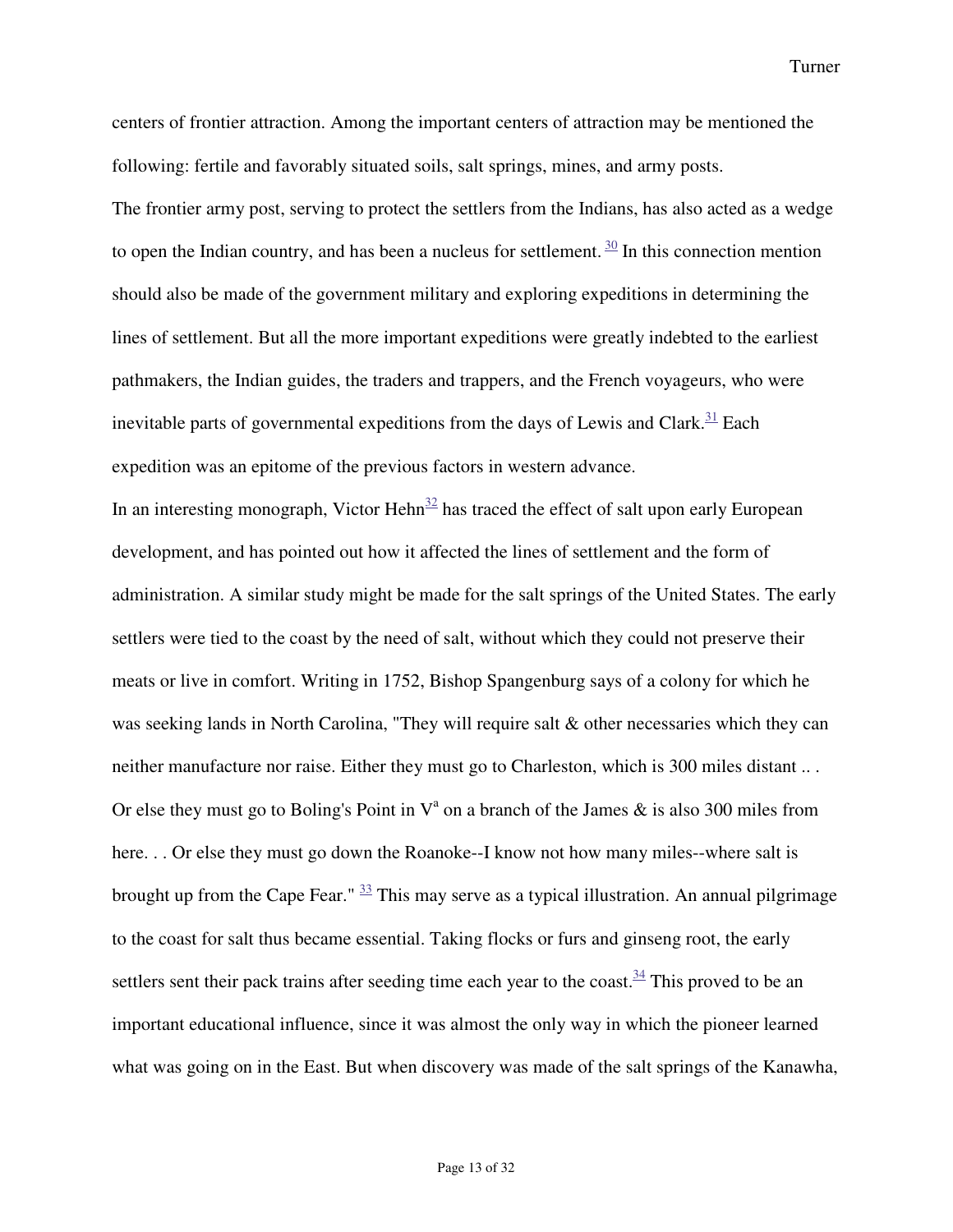and the Holston, and Kentucky, and central New York, the West began to be freed from dependence on the coast. It was in part the effect of finding these salt springs that enabled settlement to cross the mountains.

From the time the mountains rose between the pioneer and the seaboard, a new order of Americanism arose. The West and the East began to get out of touch of each other. The settlements from the sea to the mountains kept connection with the rear and had a certain solidarity. But the over-mountain men grew more and more independent. The East took a narrow view of American advance, and nearly lost these men. Kentucky and Tennessee history bears abundant witness to the truth of this statement. The East began to try to hedge and limit westward expansion. Though Webster could declare that there were no Alleghanies in his politics, yet in politics in general they were a very solid factor.

The exploitation of the beasts took hunter and trader to the west, the exploitation of the grasses took the rancher west, and the exploitation of the virgin soil of the river valleys and prairies attracted the farmer. Good soils have been the most continuous attraction to the farmer's frontier. The land hunger of the Virginians drew them down the rivers into Carolina, in early colonial days; the search for soils took the Massachusetts men to Pennsylvania and to New York. As the eastern lands were taken up migration flowed across them to the west. Daniel Boone, the great backwoodsman, who combined the occupations of hunter, trader, cattle-raiser, farmer, and surveyor-learning, probably from the traders, of the fertility of the lands of the upper Yadkin, where the traders were wont to rest as they took their way to the Indians, left his Pennsylvania home with his father, and passed down the Great Valley road to that stream. Learning from a trader of the game and rich pastures of Kentucky, he pioneered the way for the farmers to that region. Thence he passed to the frontier of Missouri, where his settlement was long a landmark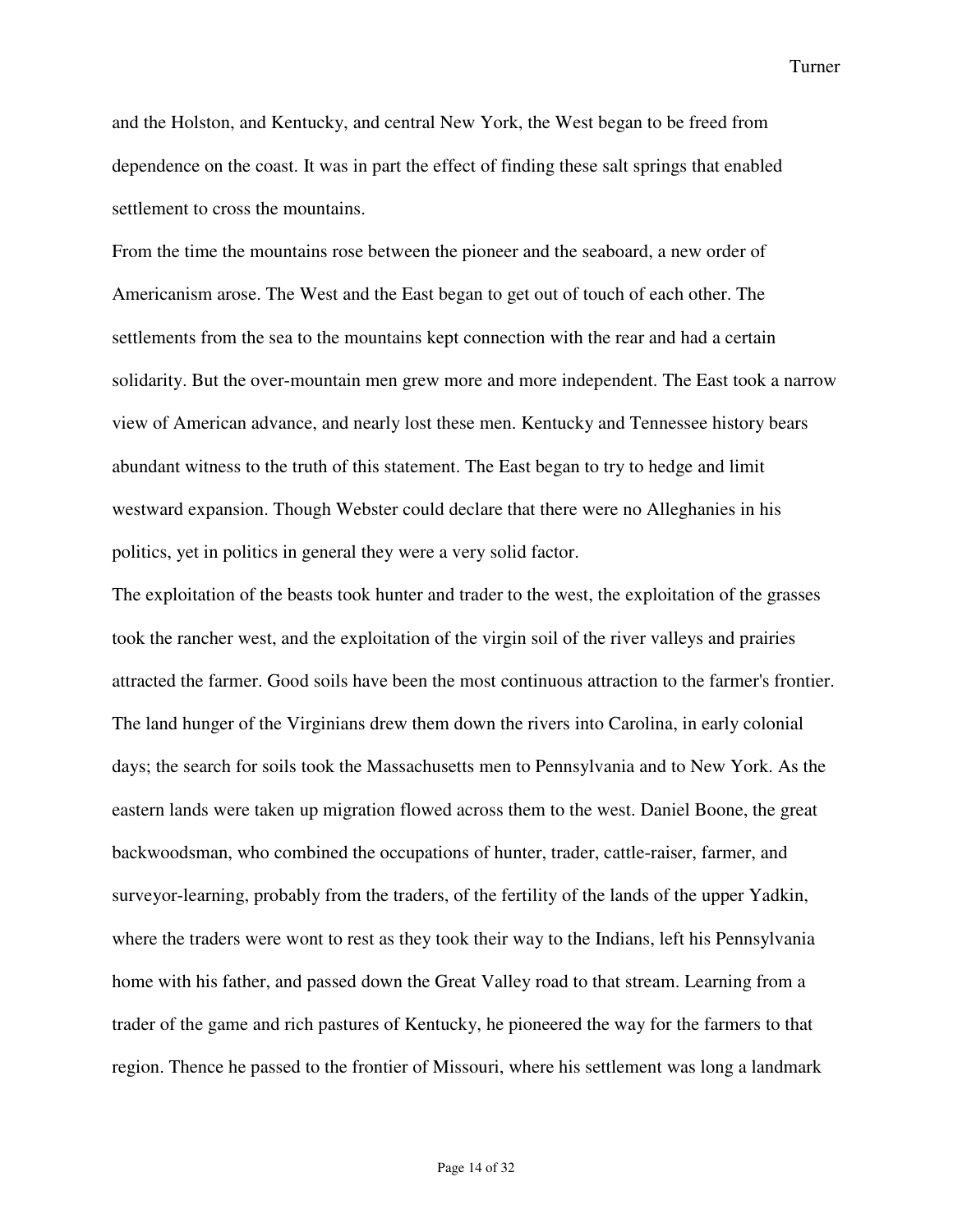on the frontier. Here again he helped to open the way for civilization, finding salt licks, and trails, and land. His son was among the earliest trappers in the passes of the Rocky Mountains, and his party are said to have been the first to camp on the present site of Denver. His grandson, Col. A. J. Boone, of Colorado, was a power among the Indians of the Rocky Mountains, and was appointed an agent by the government. Kit Carson's mother was a Boone.<sup>35</sup> Thus this family epitomizes the backwoodsman's advance across the continent

The farmer's advance came in a distinct series of waves. In Peck's New Guide to the West, published in Boston in 1837, occurs this suggestive passage:

Generally, in all the western settlements, three classes, like the waves of the ocean, have rolled one after the other. First comes the pioneer, who depends for the subsistence of his family chiefly upon the natural growth of vegetation, called the "range," and the proceeds of hunting. His implements of agriculture are rude, chiefly of his own make, and his efforts directed mainly to a crop of corn and a "truck patch." The last is a rude garden for growing cabbage, beans, corn for roasting ears, cucumbers, and potatoes. A log cabin, and, occasionally, a stable and corn-crib, and a field of a dozen acres, the timber girdled or "deadened," and fenced, are enough for his occupancy. It is quite immaterial whether he ever becomes the owner of the soil. He is the occupant for the time being, pays no rent, and feels as independent as the " lord of the manor." With a horse, cow, and one or two breeders of swine, he strikes into the woods with his family, and becomes the founder of a new county, or perhaps state. He builds his cabin, gathers around him a few other families of similar tastes and habits, and occupies till the range is somewhat subdued, and hunting a little precarious, or, which is more frequently the case, till the neighbors crowd around, roads, bridges, and fields annoy him, and he lacks elbow room. The preëmption law enables him to dispose of his cabin and cornfield to the next class of emigrants; and, to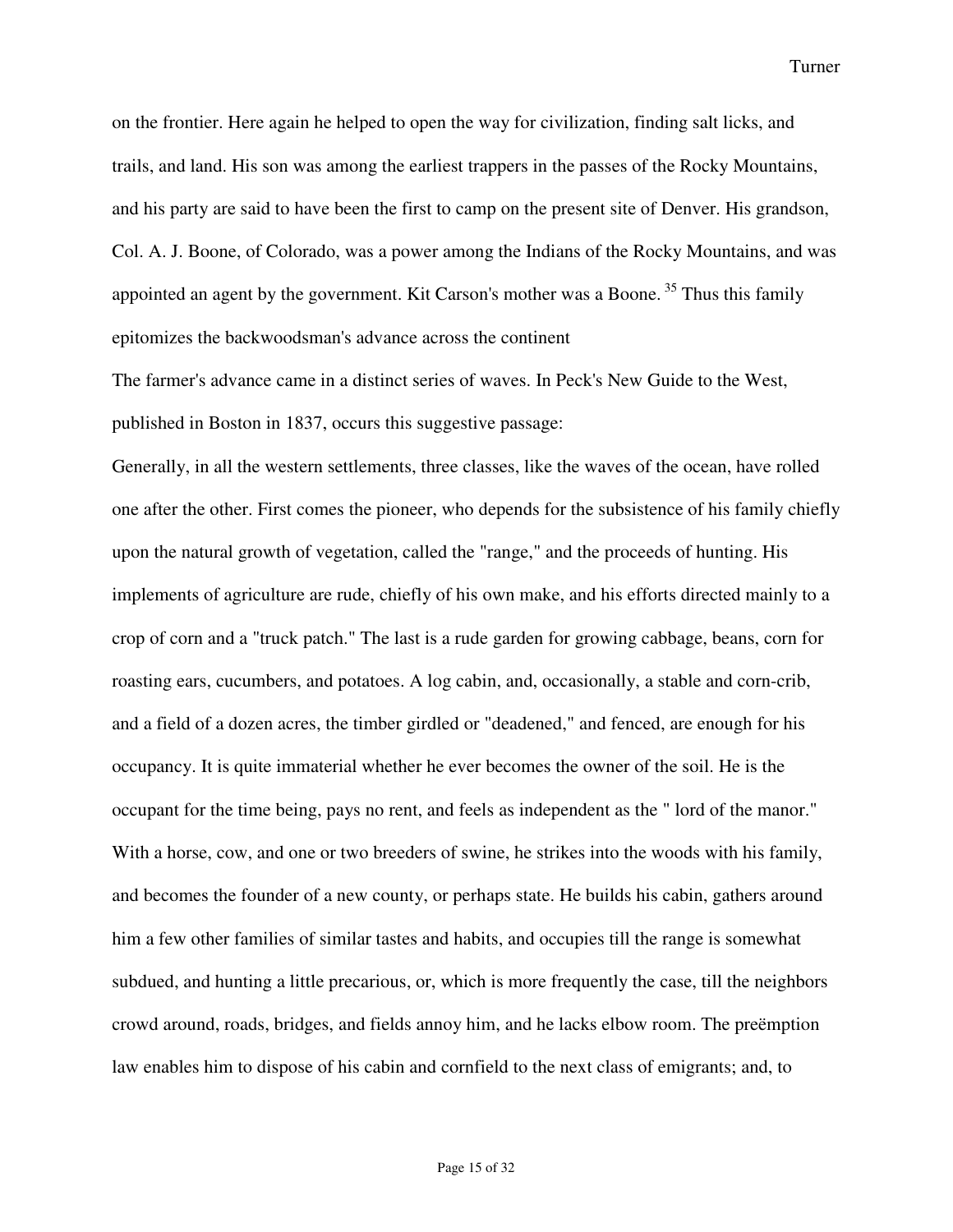employ his own figures, he "breaks for the high timber," "clears out for the New Purchase," or migrates to Arkansas or Texas, to work the same process over.

The next class of emigrants purchase the lands, add field to field, clear out the roads, throw rough bridges over the streams, put up hewn log houses with glass windows and brick or stone chimneys, occasionally plant orchards, build mills, school-houses, court-houses, etc., and exhibit the picture and forms of plain, frugal, civilized life.

Another wave rolls on. The men of capital and enterprise come. The settler is ready to sell out and take the advantage of the rise in property, push farther into the interior and become, himself, a man of capital and enterprise in turn. The small village rises to a spacious town or city; substantial edifices of brick, extensive fields, orchards, gardens, colleges, and churches are seen. Broad-cloths, silks, leghorns, crepes, and all the refinements, luxuries, elegancies, frivolities, and fashions are in vogue. Thus wave after wave is rolling westward; the real Eldorado is still farther on.

A portion of the two first classes remain stationary amidst the general movement, improve their habits and condition, and rise in the scale of society.

The writer has traveled much amongst the first class, the real pioneers. He has lived many years in connection with the second grade; and now the third wave is sweeping over large districts of Indiana, Illinois, and Missouri. Migration has become almost a habit in the West. Hundreds of men can be found, not over 50 years of age, who have settled for the fourth, fifth, or sixth time on a new spot. To sell out and remove only a few hundred miles makes up a portion of the variety of backwoods life and manners.<sup>36</sup>

Omitting those of the pioneer farmers who move from the love of adventure, the advance of the more steady farmer is easy to understand. Obviously the immigrant was attracted by the cheap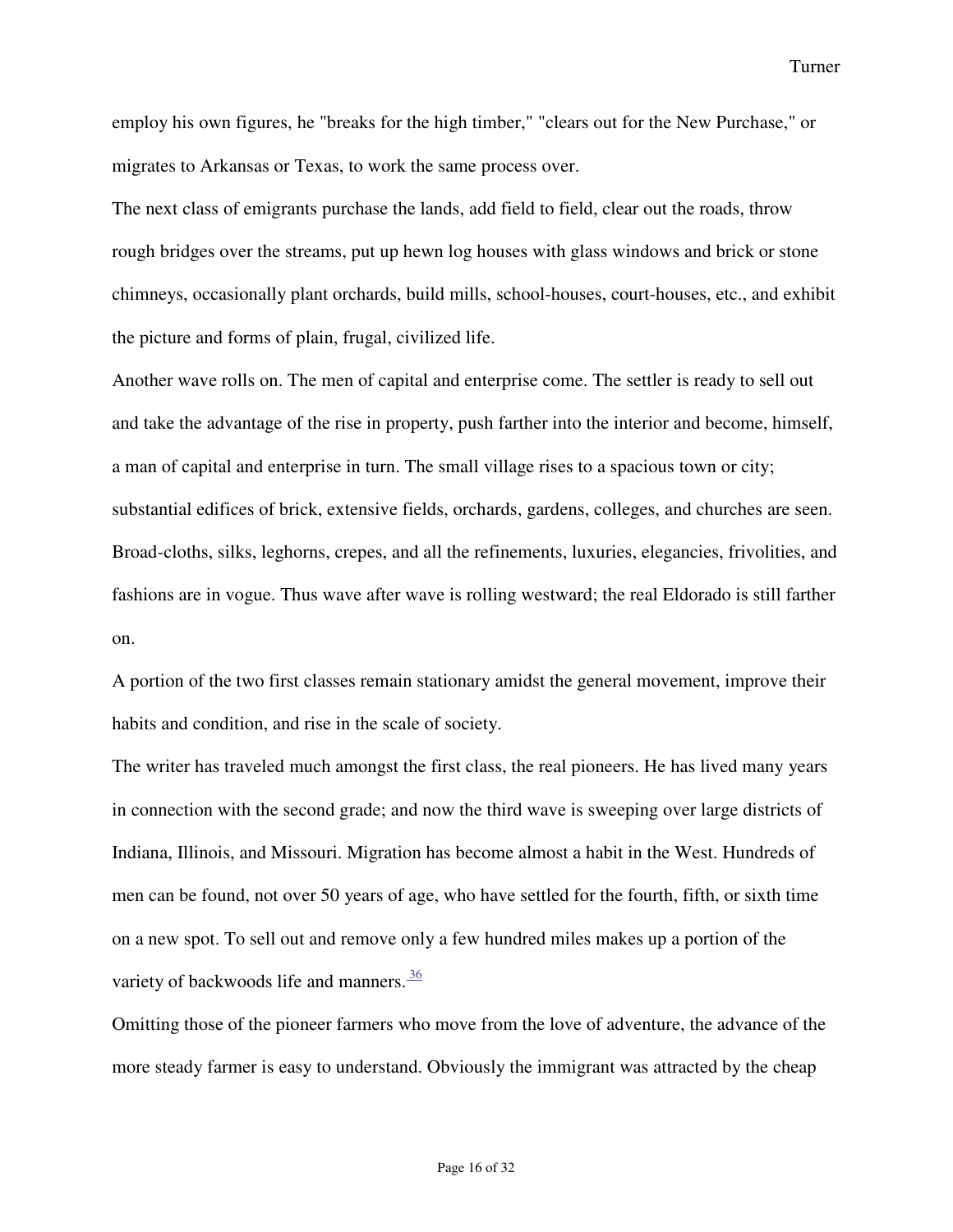lands of the frontier, and even the native farmer felt their influence strongly. Year by year the farmers who lived on soil whose returns were diminished by unrotated crops were offered the virgin soil of the frontier at nominal prices. Their growing families demanded more lands, and these were dear. The competition of the unexhausted, cheap, and easily tilled prairie lands compelled the farmer either to go west and continue the exhaustion of the soil on a new frontier, or to adopt intensive culture. Thus the census of 1890 shows, in the Northwest, many counties in which there is an absolute or a relative decrease of population. These States have been sending farmers to advance the frontier on the plains, and have themselves begun to turn to intensive farming and to manufacture. A decade before this, Ohio had shown the same transition stage. Thus the demand for land and the love of wilderness freedom drew the frontier ever onward. Having now roughly outlined the various kinds of frontiers, and their modes of advance, chiefly from the point of view of the frontier itself, we may next inquire what were the influences on the East and on the Old World. A rapid enumeration of some of the more noteworthy effects is all that I have time for.

First, we note that the frontier promoted the formation of a composite nationality for the American people. The coast was preponderantly English, but the later tides of continental immigration flowed across to the free lands. This was the case from the early colonial days. The Scotch-Irish and the Palatine Germans, or " Pennsylvania Dutch," furnished the dominant element in the stock of the colonial frontier. With these peoples were also the freed indented servants, or redemptioners, who at the expiration of their time of service passed to the frontier. Governor Spotswood of Virginia writes in 1717, "The inhabitants of our frontiers are composed generally of such as have been transported hither as servants, and, being out of their time, settle themselves where land is to be taken up and that will produce the necessarys of life with little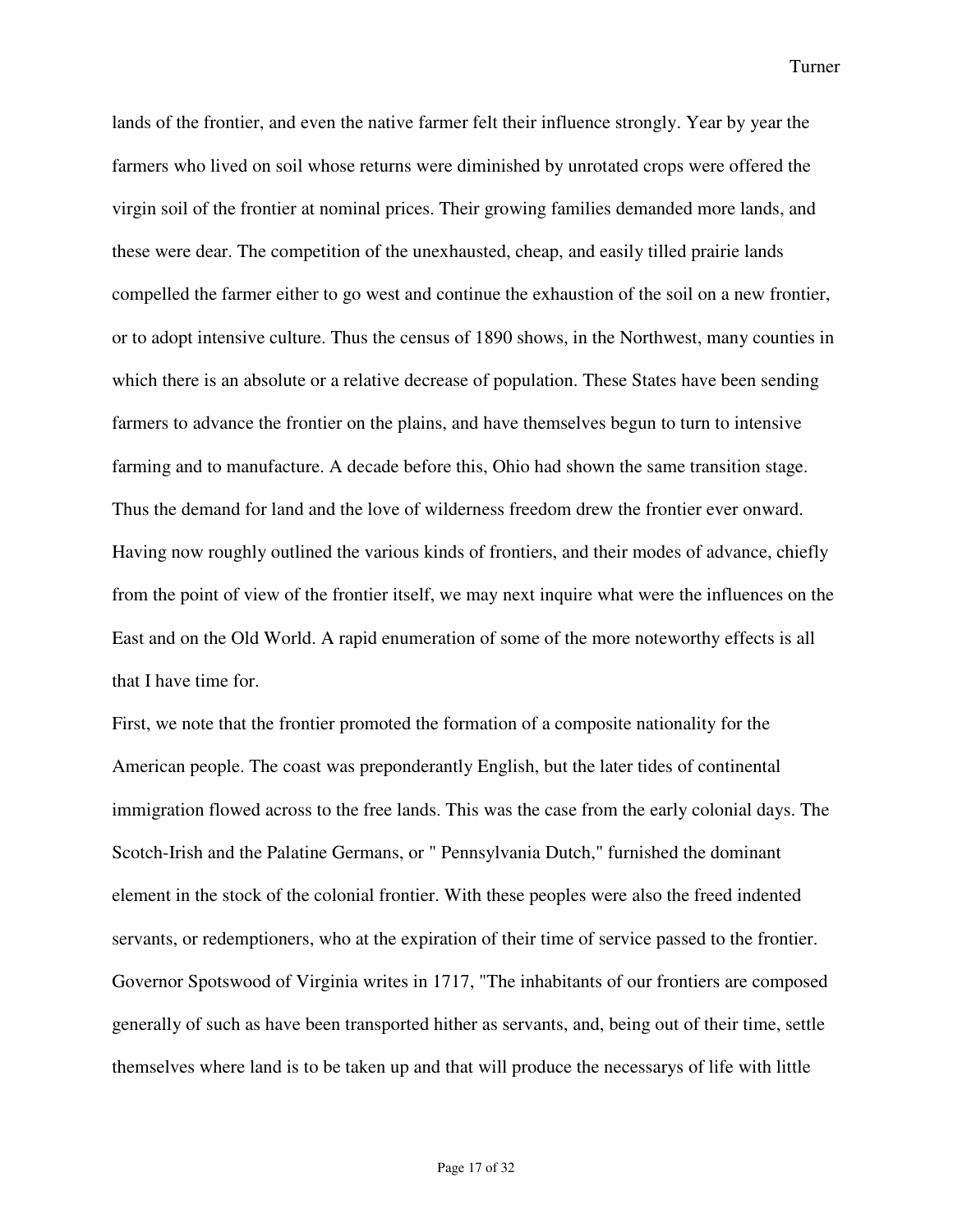labour."  $\frac{37}{2}$  Very generally these redemptioners were of non-English stock. In the crucible of the frontier the immigrants were Americanized, liberated, and fused into a mixed race, English in neither nationality nor characteristics. The process has gone on from the early days to our own. Burke and other writers in the middle of the eighteenth century believed that Pennsylvania<sup>38</sup> was "threatened with the danger of being wholly foreign in language, manners, and perhaps even inclinations." The German and Scotch-Irish elements in the frontier of the South were only less great. In the middle of the present century the German element in Wisconsin was already so considerable that leading publicists looked to the creation of a German state out of the commonwealth by concentrating their colonization. $\frac{39}{2}$  Such examples teach us to beware of misinterpreting the fact that there is a common English speech in America into a belief that the stock is also English.

In another way the advance of the frontier decreased our dependence on England. The coast, particularly of the South, lacked diversified industries, and was dependent on England for the bulk of its supplies. In the South there was even a dependence on the Northern colonies for articles of food. Governor Glenn, of South Carolina, writes in the middle of the eighteenth century: "Our trade with New York and Philadelphia was of this sort, draining us of all the little money and bills we could gather from other places for their bread, flour, beer, hams, bacon, and other things of their produce, all which, except beer, our new townships begin to supply us with, which are settled with very industrious and thriving Germans. This no doubt diminishes the number of shipping and the appearance of our trade, but it is far from being a detriment to us.<sup>40</sup> Before long the frontier created a demand for merchants. As it retreated from the coast it became less and less possible for England to bring her supplies directly to the consumer's wharfs, and carry away staple crops, and staple crops began to give way to diversified agriculture for a time.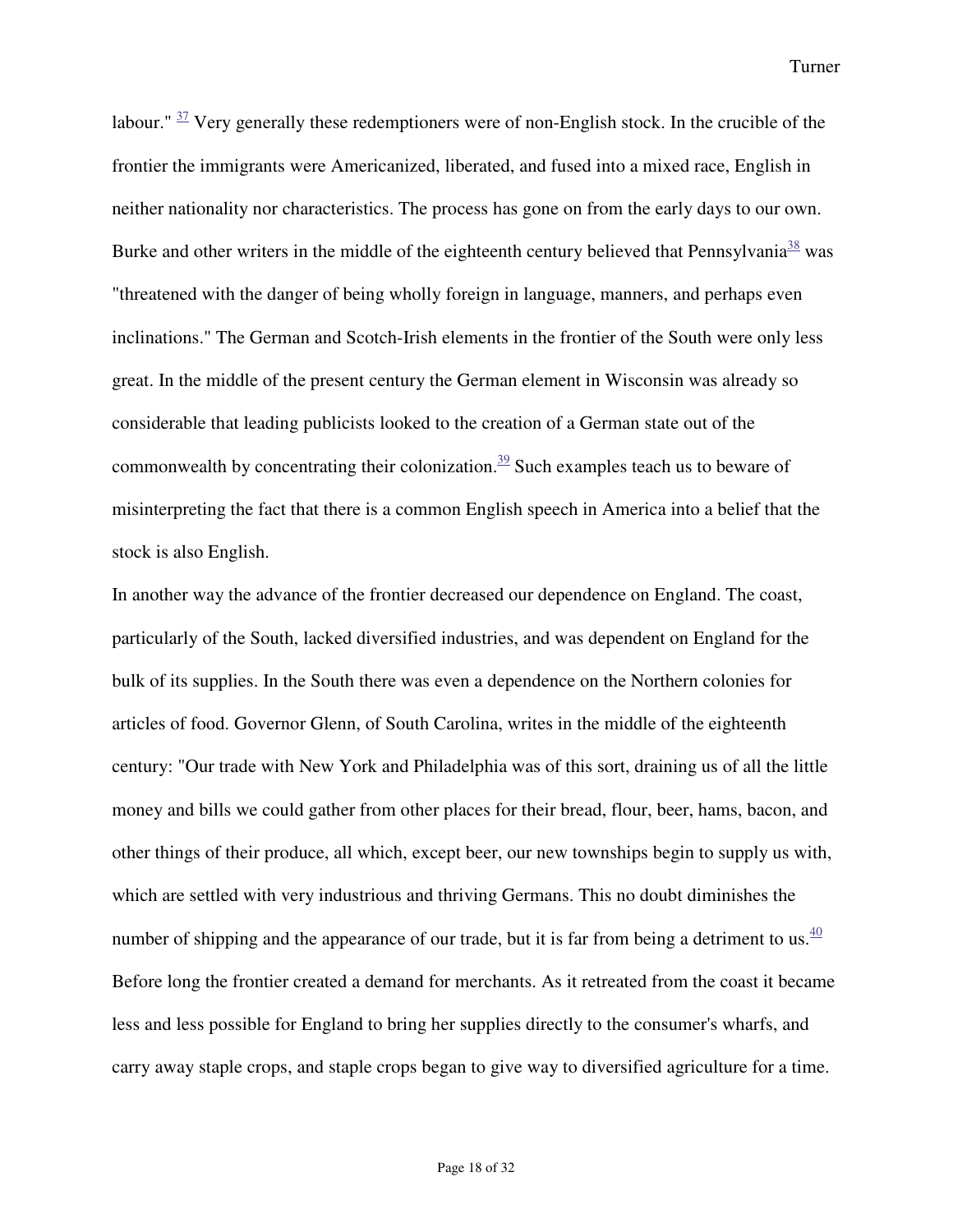The effect of this phase of the frontier action upon the northern section is perceived when we realize how the advance of the frontier aroused seaboard cities like Boston, New York, and Baltimore, to engage in rivalry for what Washington called "the extensive and valuable trade of a rising empire."

The legislation which most developed the powers of the national government, and played the largest part in its activity, was conditioned on the frontier. Writers have discussed; the subjects of tariff, land, and internal improvement, as subsidiary to the slavery question. But when American history comes to be rightly viewed it will be seen that the slavery question is an incident. In the period from the end of the first half of the present century to the close of the Civil War slavery rose to primary, but far from exclusive, importance. But this does not justify Dr. von Holst (to take an example) in treating our constitutional history in its formative period down to 1828 in a single volume, giving six volumes chiefly to the history of slavery from 1828 to 1861, under the title "Constitutional History of the United States." The growth of nationalism and the evolution of American political institutions were dependent on the advance of the frontier. Even so recent a writer as Rhodes, in his "History of the United States since the Compromise of 1850," has treated the legislation called out by the western advance as incidental to the slavery struggle. This is a wrong perspective. The pioneer needed the goods of the coast, and so the grand series of internal improvement and railroad legislation began, with potent nationalizing effects. Over internal improvements occurred great debates, in which grave constitutional questions were discussed. Sectional groupings appear in the votes, profoundly significant for the historian. Loose construction increased as the nation marched westward $^{41}$  But the West was not content with bringing the farm to the factory. Under the lead of Clay--"Harry of the West"--protective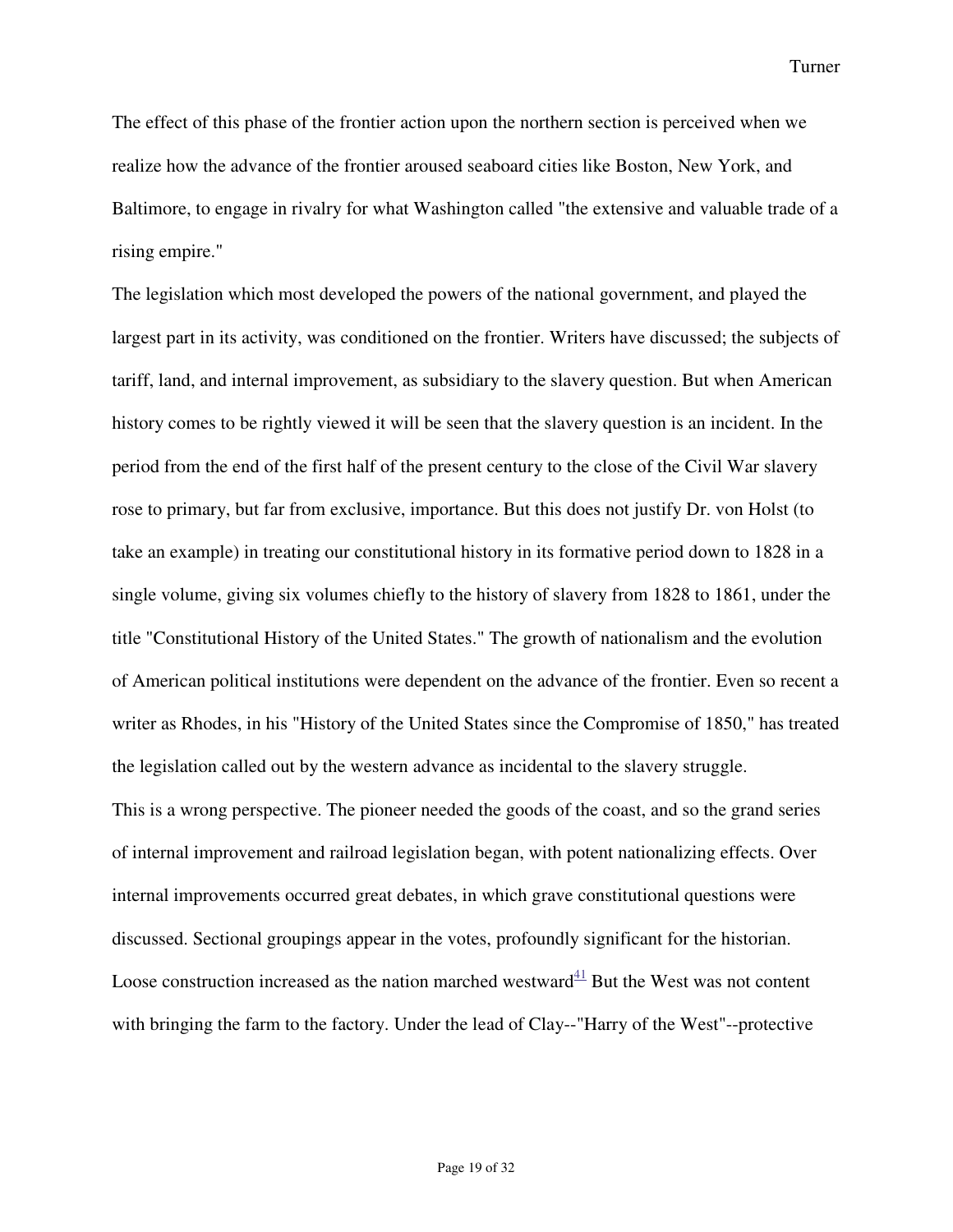tariffs were passed, with the cry of bringing the factory to the farm. The disposition of the public lands was a third important subject of national legislation influenced by the frontier. The public domain has been a force of profound importance in the nationalization and development of the government. The effects of the struggle of the landed and the landless States, and of the Ordinance of 1787, need no discussion.<sup> $42$ </sup> Administratively the frontier called out some of the highest and most vitalizing activities of the general government. The purchase of Louisiana was perhaps the constitutional turning point in the history of the Republic, inasmuch as it afforded both a new area for national legislation and the occasion of the downfall of the policy of strict construction. But the purchase of Louisiana was called out by frontier needs and demands. As frontier States accrued to the Union the national power grew In a speech on the dedication of the Calhoun monument Mr. Lamar explained: "In 1789 the States were the creators of the Federal Government; in 1861 the Federal Government was the creator of a large majority of the States."

When we consider the public domain from the point of view of the sale and disposal of the public lands we are again brought face to face with the frontier. The policy of the United States in dealing with its lands is in sharp contrast with the European system of scientific administration. Efforts to make this domain a source of revenue, and to withhold it from emigrants in order that settlement might be compact, were in vain. The jealousy and the fears of the East were powerless in the face of the demands of the frontiersmen. John Quincy Adams was obliged to confess: "My own system of administration, which was to make the national domain the inexhaustible fund for progressive and unceasing internal improvement, has failed." The reason is obvious; a system of administration was not what the West demanded; it wanted land. Adams states the situation as follows: "The slaveholders of the South have bought the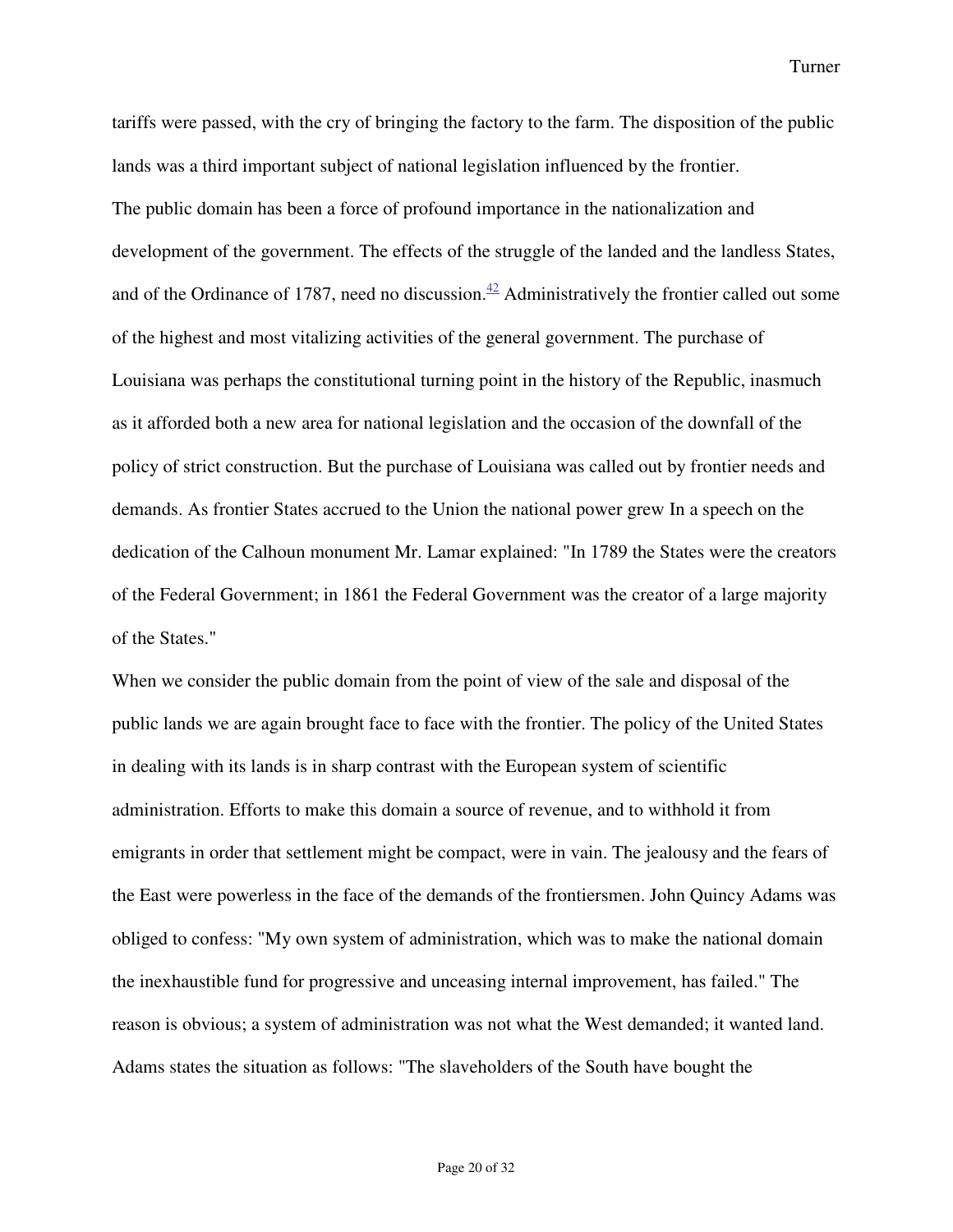coöperation of the western country by the bribe of the western lands, abandoning to the new Western States their own proportion of the public property and aiding them in the design of grasping all the lands into their own hands. Thomas H. Benton was the author of this system, which he brought forward as a substitute for the American system of Mr. Clay, and to supplant him as the leading statesman of the West. Mr. Clay, by his tariff compromise with Mr. Calhoun, abandoned his own American system. At the same time he brought forward a plan for distributing among all the States of the Union the proceeds of the sales of the public lands. His bill for that purpose passed both Houses of Congress, but was vetoed by President Jackson, who, in his annual message of December, 1832, formally recommended that all public lands should be gratuitously given away to individual adventurers and to the States in which the lands are situated. $\frac{43}{5}$ 

"No subject," said Henry Clay, "which has presented itself to the present, or perhaps any preceding, Congress, is of greater magnitude than that of the public lands." When we consider the far-reaching effects of the government's land policy upon political, economic, and social aspects of American life, we are disposed to agree with him. But this legislation was framed under frontier influences, and under the lead of Western statesmen like Benton and Jackson. Said Senator Scott of Indiana in 1841: "I consider the preemption law merely declaratory of the custom or common law of the settlers."

It is safe to say that the legislation with regard to land, tariff, and internal improvements-the American system of the nationalizing Whig party--was conditioned on frontier ideas and needs. But it was not merely in legislative action that the frontier worked against the sectionalism of the coast. The economic and social characteristics of the frontier worked against sectionalism. The men of the frontier had closer resemblances to the Middle region than to either of the other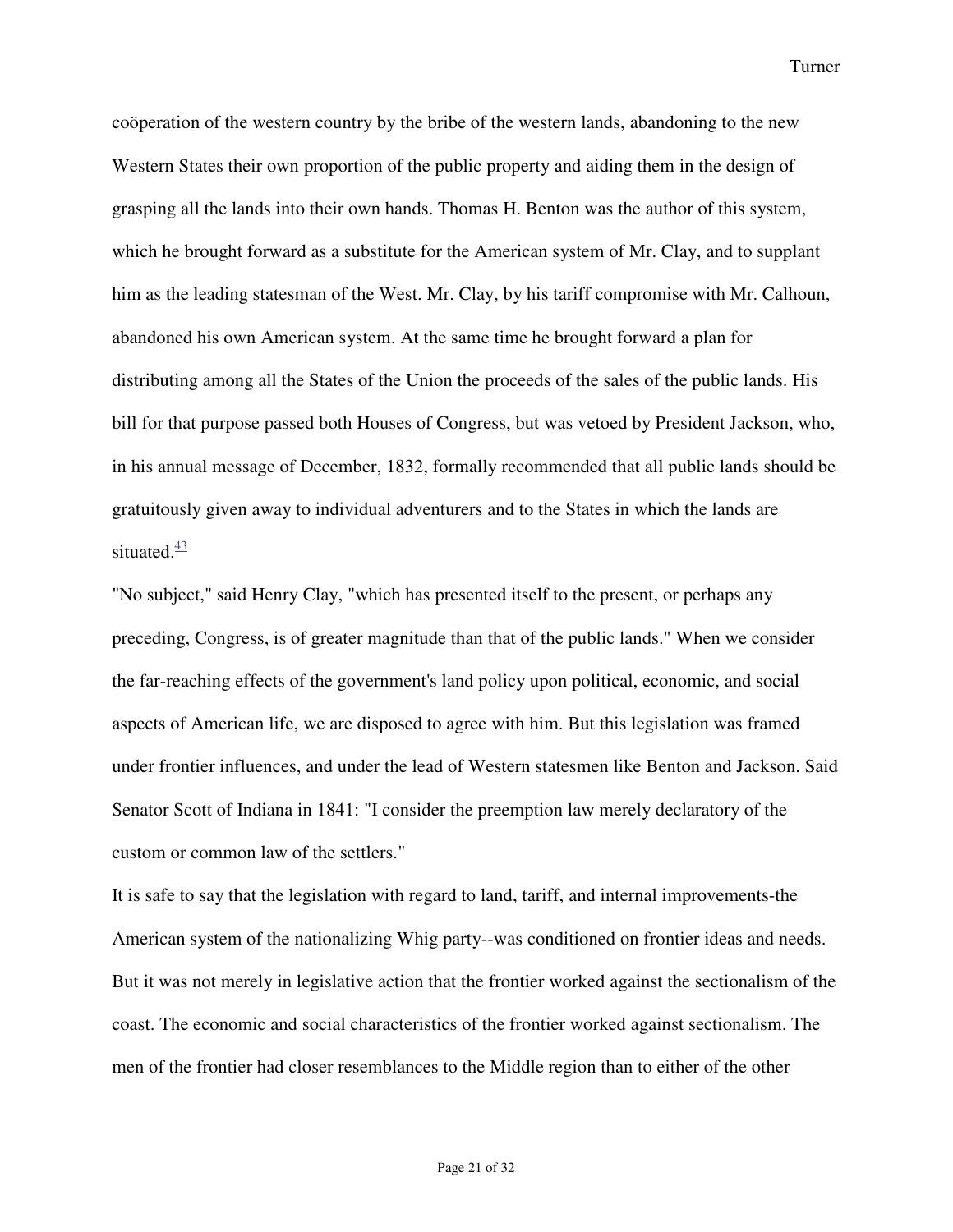sections. Pennsylvania had been the seed plot of frontier emigration, and, although she passed on her settlers along the Great Valley into the west of Virginia and the Carolinas, yet the industrial society of these Southern frontiersmen was always more like that of the Middle region than like that of the tide water portion of the South, which later came to spread its industrial type throughout the South. The Middle region, entered by New York harbor, was an open door to all Europe. The tide-water part of the South represented typical Englishmen, modified by a warm climate and servile labor, and living in baronial fashion on great plantations; New England stood for a special English movement-- Puritanism. The Middle region was less English than the other sections. It had a wide mixture of nationalities, a varied society, the mixed town and county system of local government, a varied economic life, many religious sects. In short, it was a region mediating between New England and the South, and the East and the West. It represented that composite nationality which the contemporary United States exhibits, that juxtaposition of non-English groups, occupying a valley or a little settlement, and presenting reflections of the map of Europe in their variety. It was democratic and nonsectional, if not national; "easy, tolerant, and contented;" rooted strongly in material prosperity. It was typical of the modern United States. It was least sectional, not only because it lay between North and South, but also because with no barriers to shut out its frontiers from its settled region, and with a system of connecting waterways, the Middle region mediated between East and West as well as between North and South. Thus it became the typically American region. Even the New Englander, who was shut out from the frontier by the Middle region, tarrying in New York or Pennsylvania on his west. ward march, lost the acuteness of his sectionalism on the way. $\frac{44}{3}$ The spread of cotton culture into the interior of the South finally broke down the contrast

between the "tide-water " region and the rest of the State, and based Southern interests on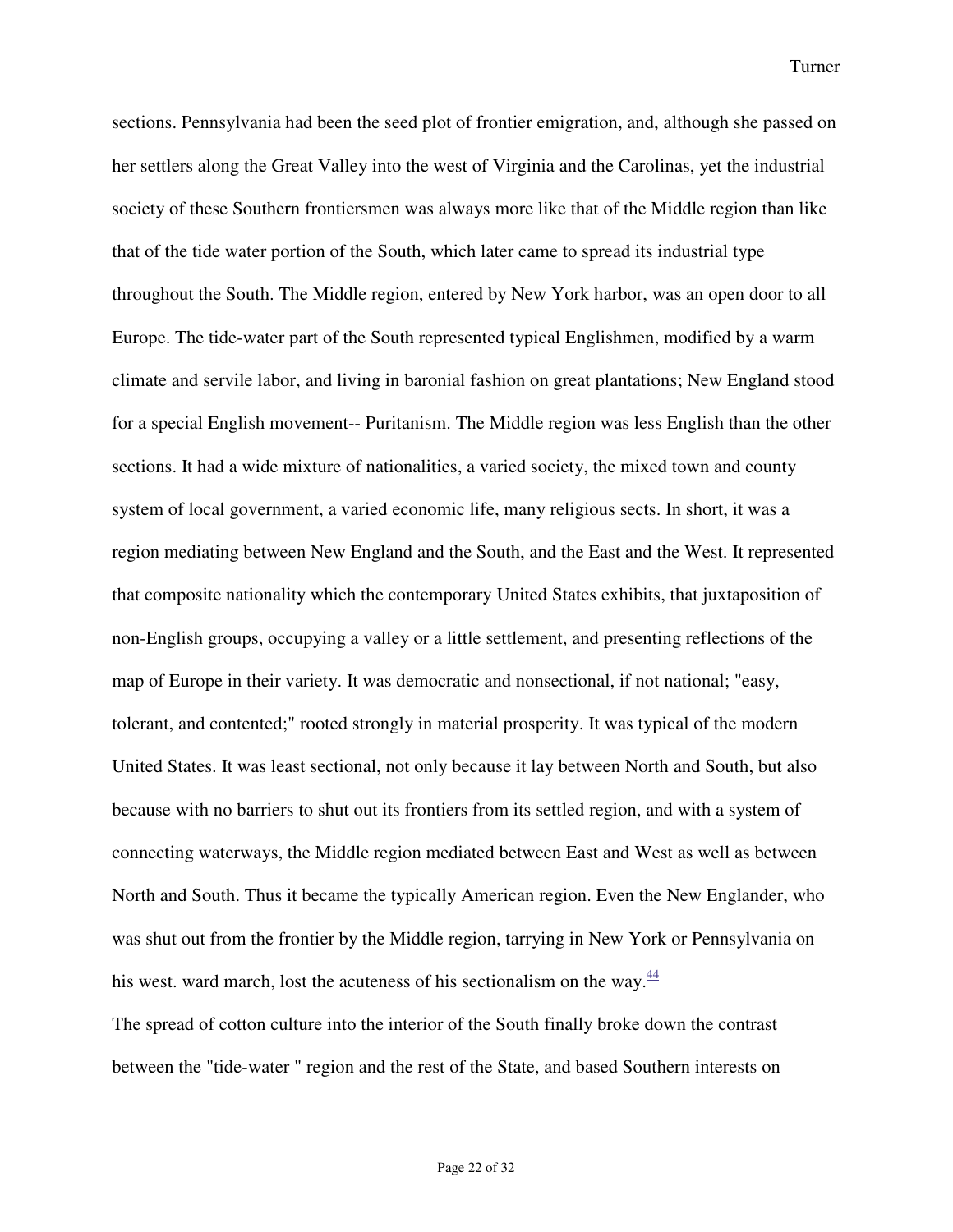slavery. Before this process revealed its results the western portion of the South, which was akin to Pennsylvania in stock, society, and industry, showed tendencies to fall away from the faith of the fathers into internal improvement legislation and nationalism. In the Virginia convention of 1829-30, called to revise the constitution, Mr. Leigh, of Chesterfield, one of the tide-water counties, declared:

One of the main causes of discontent which led to this convention, that which had the strongest influence in overcoming our veneration for the work of our fathers, which taught us to contemn the sentiments of Henry and Mason and Pendleton, which weaned us from our reverence for the constituted authorities of the State, was an overweening passion for internal improvement. I say this with perfect knowledge, for it has been avowed to me by gentlemen from the West over and over again. And let me tell the gentleman from Albemarle (Mr. Gordon) that it has been another principal object of those who set this ball of revolution in motion, to overturn the doctrine of State rights, of which Virginia has been the very pillar, and to remove the barrier she has interposed to the interference of the Federal Government in that same work of internal improvement, by so reorganizing the legislature that Virginia, too, may be hitched to the Federal car.

It was this nationalizing tendency of the West that transformed the democracy of Jefferson into the national republicanism of Monroe and the democracy of Andrew Jackson. The West of the War of 1812, the West of Clay, and Benton and Harrison, and Andrew Jackson, shut off by the Middle States and the mountains from the coast sections, had a solidarity of its own with national tendencies. $\frac{45}{10}$  On the tide of the Father of Waters, North and South met and mingled into a nation. Interstate migration went steadily on--a process of crossfertilization of ideas and institutions. The fierce struggle of the sections over slavery on the western frontier does not diminish the truth of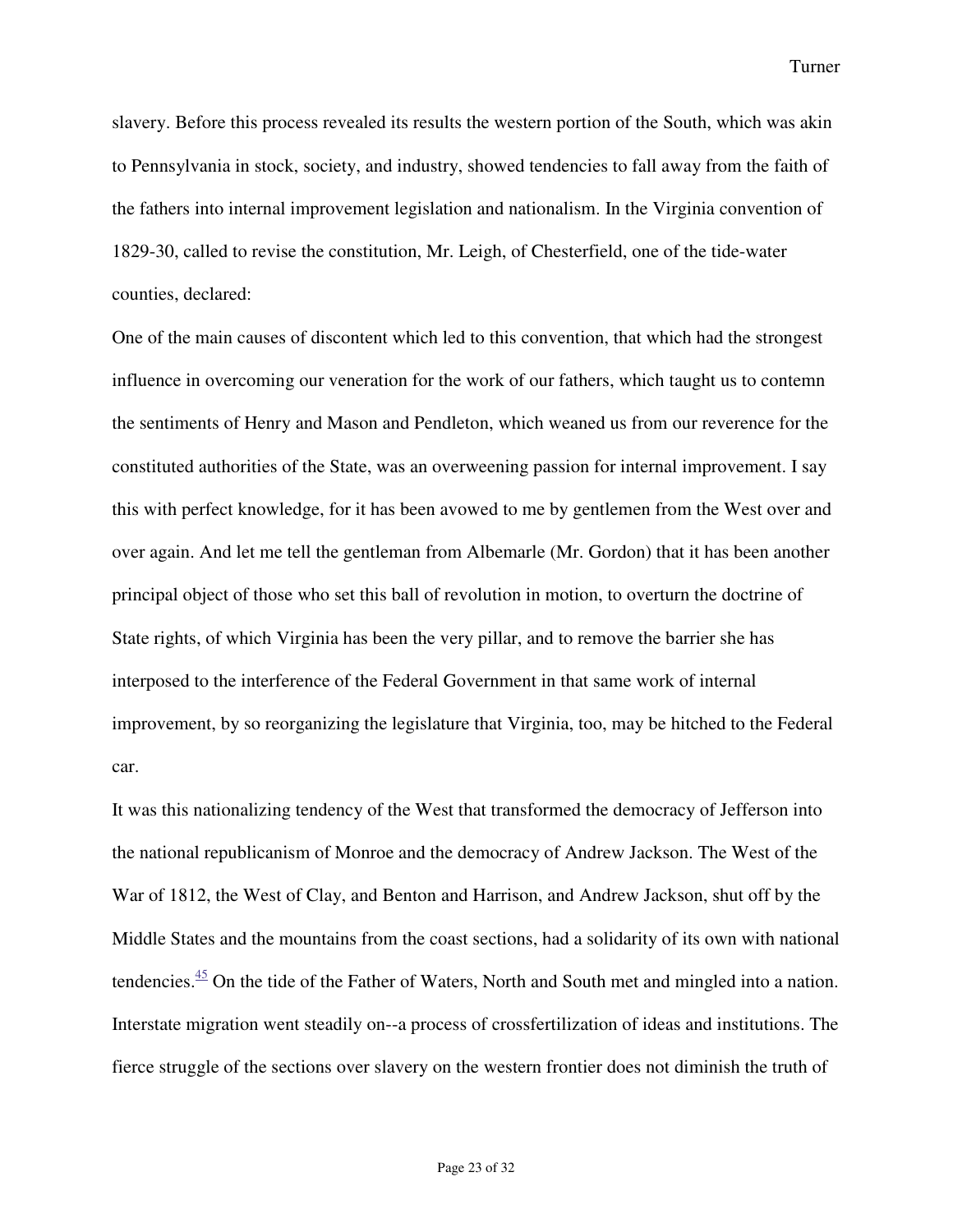this statement; it proves the truth of it. Slavery was a sectional trait that would not down, but in the West it could not remain sectional. It was the greatest of frontiersmen who declared: "I believe this Government can not endure permanently half slave and half free. It will become all of one thing or all of the other." Nothing works for nationalism like intercourse within the nation. Mobility of population is death to localism, and the western frontier worked irresistibly in unsettling population. The effect reached back from the frontier and affected profoundly the Atlantic coast and even the Old World.

But the most important effect of the frontier has been in the promotion of democracy here and in Europe. As has been indicated, the frontier is productive of individualism. Complex society is precipitated by the wilderness into a kind of primitive organization based on the family. The tendency is anti-social. It produces antipathy to control, and particularly to any direct control. The tax-gatherer is viewed as a representative of oppression. Prof. Osgood, in an able article,  $\frac{46}{3}$ has pointed out that the frontier conditions prevalent in the colonies are important factors in the explanation of the American Revolution, where individual liberty was sometimes confused with absence of all effective government. The same conditions aid in explaining the difficulty of instituting a strong government in the period of the confederacy. The frontier individualism has from the beginning promoted democracy. The frontier States that came into the Union in the first quarter of a century of its existence came in with democratic suffrage provisions, and had reactive effects of the highest importance upon the older States whose peoples were being attracted there. An extension of the franchise became essential. It was *western* New York that forced an extension of suffrage in the constitutional convention of that State in 1821; and it was *western* Virginia that compelled the tide-water region to put a more liberal suffrage provision in the constitution framed in 1830, and to give to the frontier region a more nearly proportionate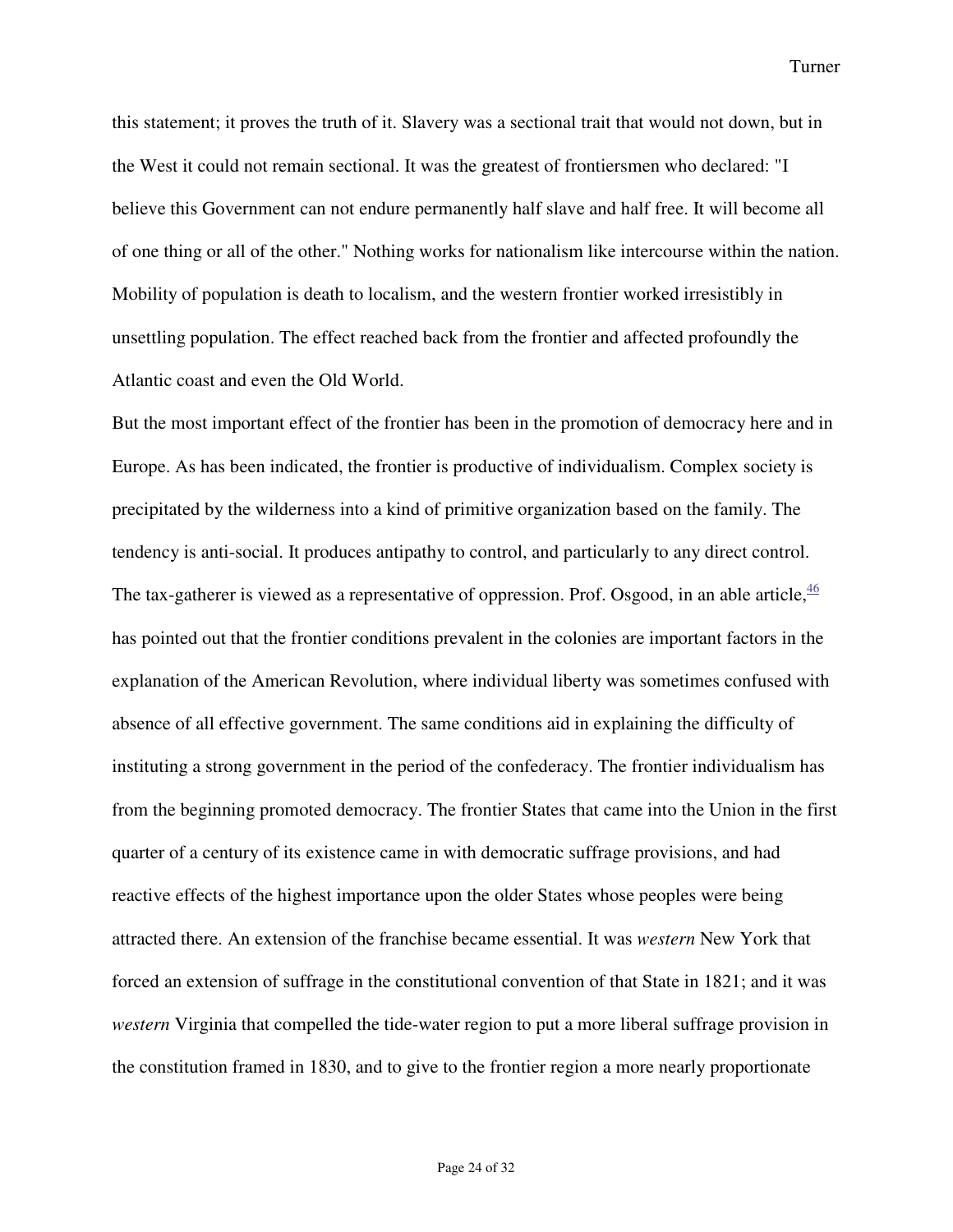representation with the tide-water aristocracy. The rise of democracy as an effective force in the nation came in with western preponderance under Jackson and William Henry Harrison, and it meant the triumph of the frontier-- with all of its good and with all of its evil elements. $\frac{47}{1}$  An interesting illustration of the tone of frontier democracy in 1830 comes from the same debates in the Virginia convention already referred to. A representative from western Virginia declared: But, sir, it is not the increase of population in the West which this gentleman ought to fear. It is the energy which the mountain breeze and western habits impart to those emigrants. They are regenerated, politically I mean, sir. They soon become *working politicians*, and the difference, sir, between a *talking* and a *working* politician is immense. The Old Dominion has long been celebrated for producing great orators; the ablest metaphysicians in policy; men that can split hairs in all abstruse questions of political economy. But at home, or when they return from Congress, they have negroes to fan them asleep. But a Pennsylvania, a New York, an Ohio, or a western Virginia statesman, though far inferior in logic, metaphysics, and rhetoric to an old Virginia statesman, has this advantage, that when he returns home he takes off his coat and takes hold of the plow. This gives him bone and muscle, sir, and preserves his republican principles pure and uncontaminated.

So long as free land exists, the opportunity for a competency exists, and economic power secures political power. But the democracy born of free land, strong in selfishness and individualism, intolerant of administrative experience and education, and pressing individual liberty beyond its proper bounds, has its dangers as well as its benefits. Individualism in America has allowed a laxity in regard to governmental affairs which has rendered possible the spoils system and all the manifest evils that follow from the lack of a highly developed civic spirit. In this connection may be noted also the influence of frontier conditions in permitting lax business honor, inflated paper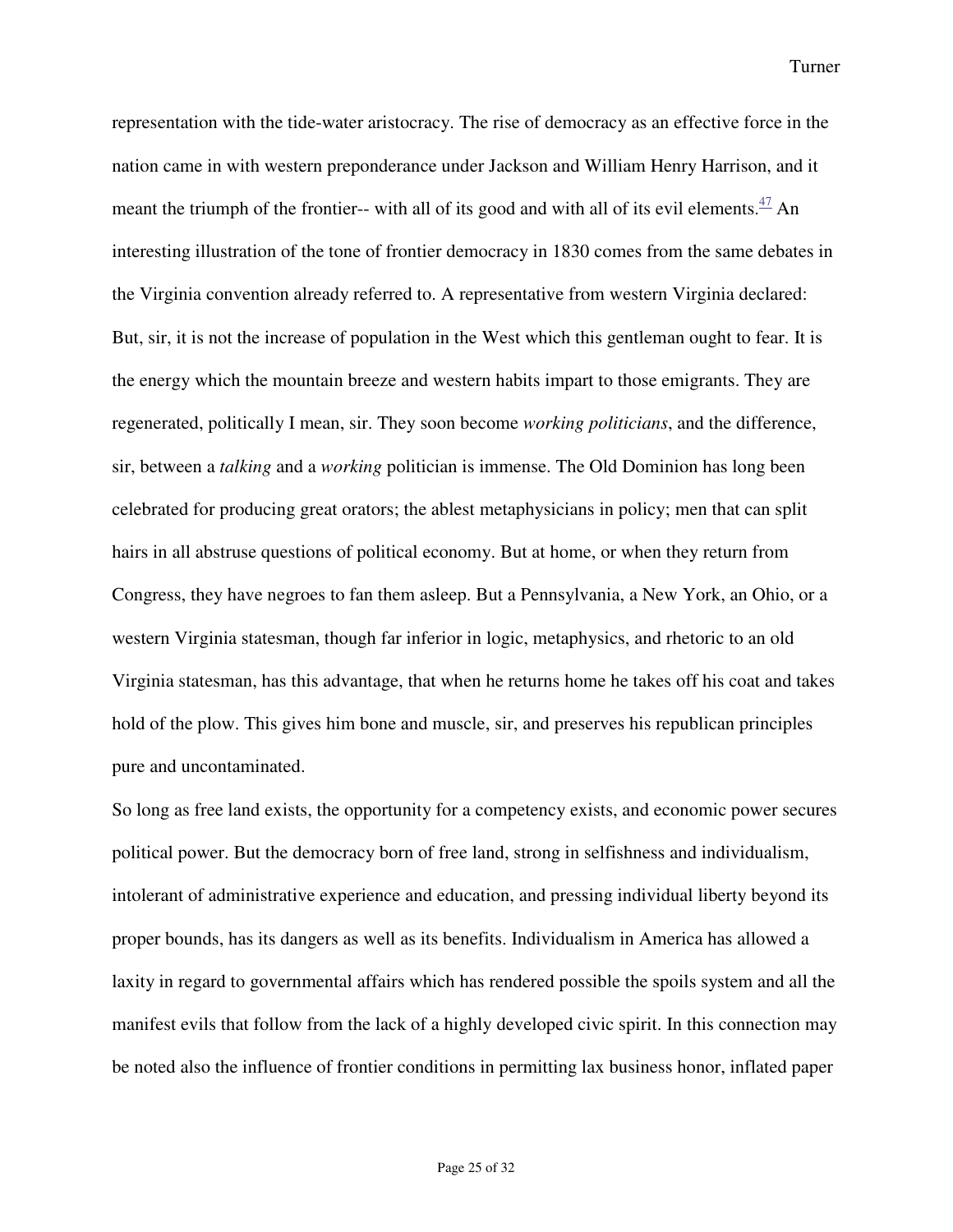currency and wild-cat banking. The colonial and revolutionary frontier was the region whence emanated many of the worst forms of an evil currency.<sup>48</sup> The West in the War of 1812 repeated the phenomenon on the frontier of that day, while the speculation and wild-cat banking of the period of the crisis of 1837 occurred on the new frontier belt of the next tier of States. Thus each one of the periods of lax financial integrity coincides with periods when a new set of frontier communities had arisen, and coincides in area with these successive frontiers for the most part. The recent Populist agitation is a case in point. Many a State that now declines any connection with the tenets of the Populists, itself adhered to such ideas in an earlier stage of the development of the State. A primitive society can hardly be expected to show the intelligent appreciation of the complexity of business interests in a developed society. The continual recurrence of these areas of paper-money agitation is another evidence that the frontier can be isolated and studied as a factor in American history of the highest importance.  $49$ 

The East has always feared the result of an unregulated advance of the frontier, and has tried to check and guide it. The English authorities would have checked settlement at the headwaters of the Atlantic tributaries and allowed the "savages to enjoy their deserts in quiet lest the peltry trade should decrease." This called out Burke's splendid protest:

If you stopped your grants, what would be the consequence? The people would occupy without grants. They have already so occupied in many places. You can not station garrisons in every part of these deserts. If you drive the people from one place, they will carry on their annual tillage and remove with their flocks and herds to another Many of the people in the back settlements are already little attached to particular situations. Already they have topped the Appalachian Mountains. From thence they behold before them an immense plain, one vast, rich, level meadow; a square of five hundred miles. Over this they would wander without a possibility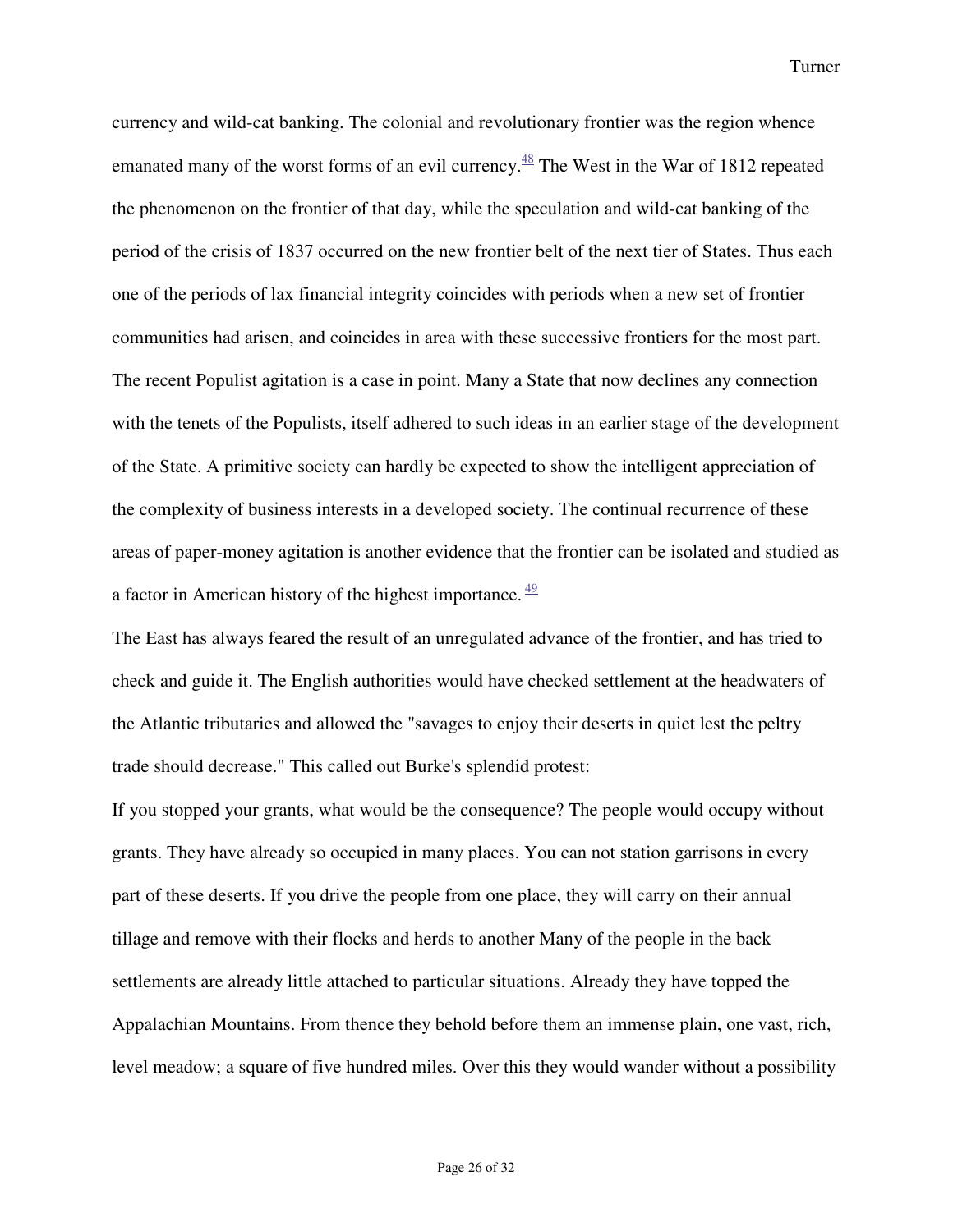of restraint; they would change ,their manners with their habits of life; would soon forget a government by which they were disowned; would become hordes of English Tartars; and, pouring down upon your unfortified frontiers a fierce and irresistible cavalry, become masters of your governors and your counselers, your collectors and comptrollers, and of all the slaves that adhered to them. Such would, and in no long time must, be the effect of attempting to forbid as a crime and to suppress as an evil the command and blessing of Providence, "Increase and multiply." Such would be the happy result of an endeavor to keep as a lair of wild beasts that earth which God, by an express charter, has given to the children of men.

But the English Government was not alone in its desire to limit the advance of the frontier and guide its destinies. Tidewater Virginia<sup>50</sup> and South Carolina<sup>51</sup> gerrymandering those colonies to insure the dominance of the coast in their legislatures. Washington desired to settle a State at a time in the Northwest; Jefferson would reserve form settlement the territory of his Louisiana Purchase north of the thirty-second parallel, in order to offer it to the Indians in exchange for their settlements east of the Mississippi. "When we shall be full on this side," he writes, "we may lay off a range of States on the western bank from the head to the mouth, and so range after range, advancing compactly as we multiply." Madison went so far as to argue to the French minister that the United States had no interest in seeing population extend itself on the right bank of the Mississippi, but should rather fear it. When the Oregon question was under debate, in 1824, Smyth, of Virginia, would draw an unchangeable line for the limits of the United States at the outer limit of two tiers of States beyond the Mississippi, complaining that the seaboard States were being drained of the flower of their population by the bringing of too much land into market. Even Thomas Benton, the man of widest views of the destiny of the West, at this stage of his career declared that along the ridge of the Rocky mountains "the western limits of the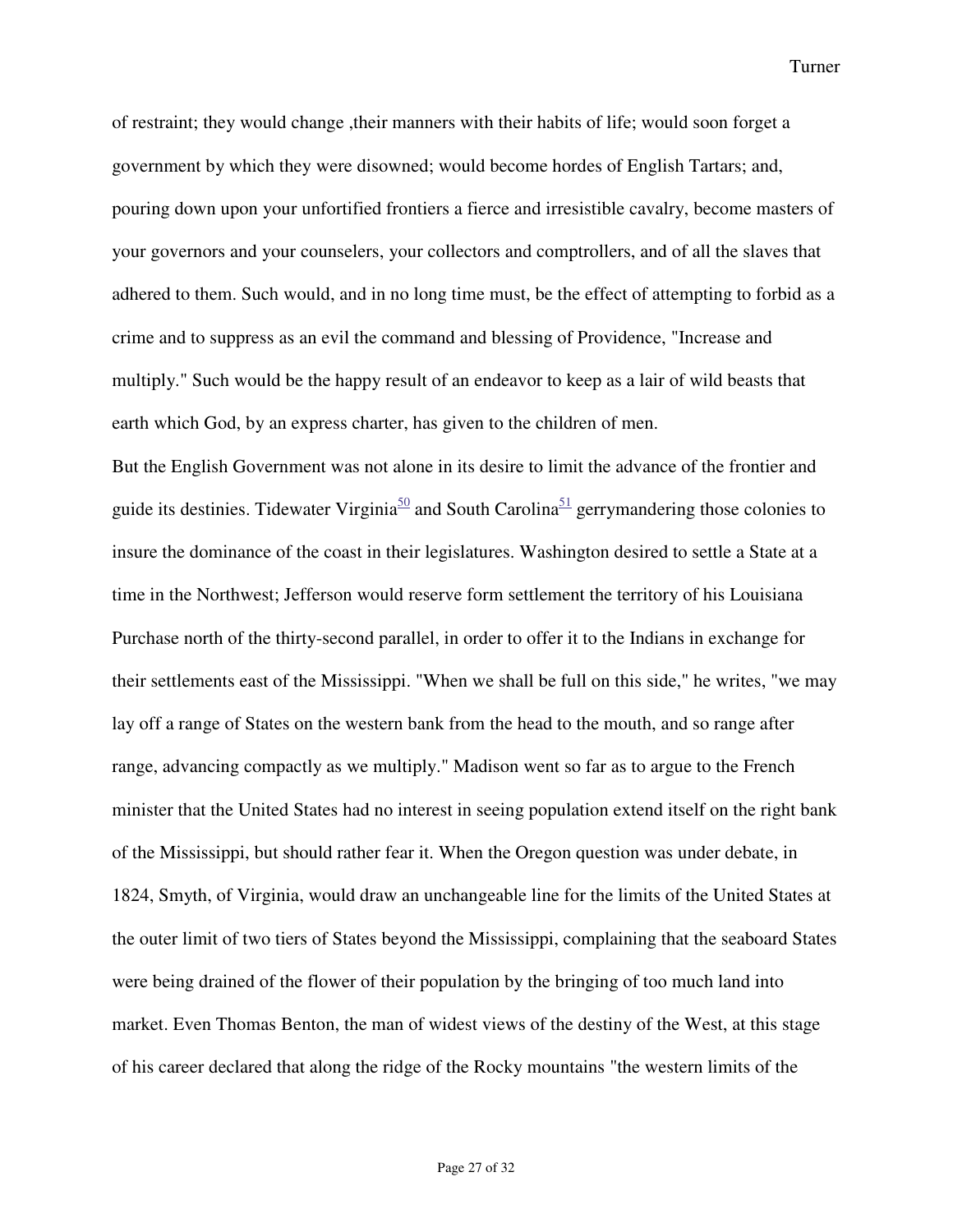Republic should be drawn, and the statue of the fabled god Terminus should be raised upon its highest peak, never to be thrown down."  $\frac{52}{2}$  But the attempts to limit the boundaries, to restrict land sales and settlement, and to deprive the West of its share of political power were all in vain. Steadily the frontier of settlement advanced and carried with it individualism, democracy, and nationalism, and powerfully affected the East and the Old World.

The most effective efforts of the East to regulate the frontier came through its educational and religious activity, exerted by interstate migration and by organized societies. Speaking in 1835, Dr. Lyman Beecher declared: "It is equally plain that the religious and political destiny of our nation is to be decided in the West," and he pointed out that the population of the West "is assembled from all the States of the Union and from all the nations of Europe, and is rushing in like the waters of the flood, demanding for its moral preservation the immediate and universal action of those institutions which discipline the mind and arm the conscience and the heart. And so various are the opinions and habits, and so recent and imperfect is the acquaintance, and so sparse are the settlements of the West, that no homogeneous public sentiment can be formed to legislate immediately into being the requisite institutions. And yet they are all needed immediately in their utmost perfection and power. A nation is being 'born in a day.' . . . But what will become of the West if her prosperity rushes up to such a majesty of power, while those great institutions linger which are necessary to form the mind and the conscience and the heart of that vast world. It must not be permitted. . . . Let no man at the East quiet himself and dream of liberty, whatever may become of the West.... Her destiny is our destiny."  $\frac{53}{2}$ 

With the appeal to the conscience of New England, he adds appeals to her fears lest other religious sects anticipate her own. The New England preacher and school-teacher left their mark on the West. The dread of Western emancipation from New England's political and economic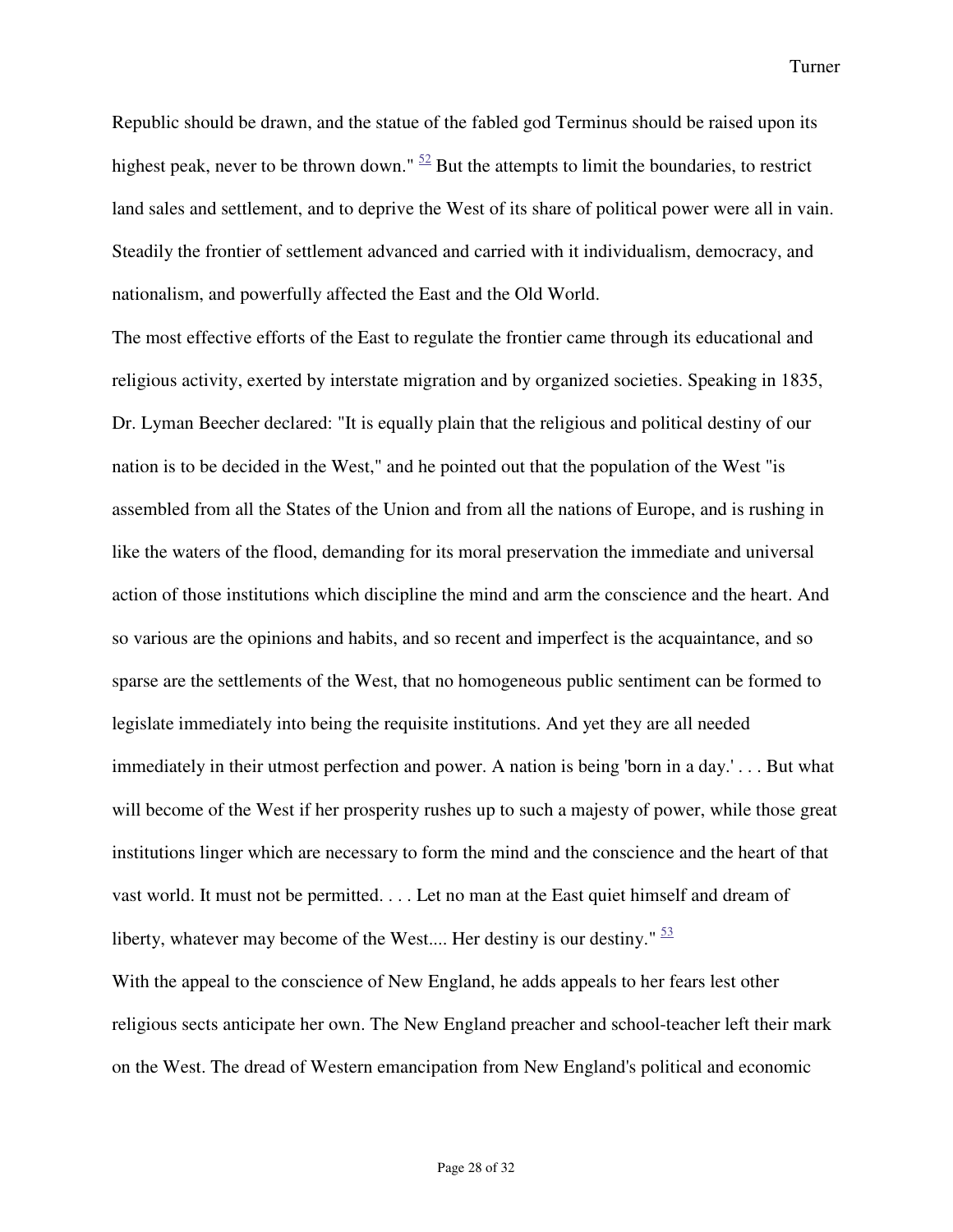control was paralleled by her fears lest the West cut loose from her religion. Commenting in 1850 on reports that settlement was rapidly extending northward in Wisconsin, the editor of the *Home Missionary* writes: "We scarcely know whether to rejoice or mourn over this extension of our settlements. While we sympathize in whatever tends to increase the physical resources and prosperity of our country, we can not forget that with all these dispersions into remote and still remoter corners of the land the supply of the means of grace is becoming relatively less and less." Acting in accordance with such ideas, home missions were established and Western colleges were erected. As seaboard cities like Philadelphia, New York, and Baltimore strove for the mastery of Western trade, so the various denominations strove for the possession of the West. Thus an intellectual stream from New England sources fertilized the West. Other sections sent their missionaries; but the real struggle was between sects. The contest for power and the expansive tendency furnished to the various sects by the existence of a moving frontier must have had important results on the character of religious organization in the United States. The multiplication of rival churches in the little frontier towns had deep and lasting social effects. The religious aspects of the frontier make a chapter in our history which needs study. From the conditions of frontier life came intellectual traits of profound importance. The works of travelers along each frontier from colonial days onward describe certain common traits, and these traits have, while softening down, still persisted as survivals in the place of their origin, even when a higher social organization succeeded. The result is that to the frontier the American intellect owes its striking characteristics. That coarseness and strength combined with acuteness and inquisitiveness; that practical, inventive turn of mind, quick to find expedients; that masterful grasp of material things, lacking in the artistic but powerful to effect great ends; that restless, nervous energy;  $\frac{54}{1}$  that dominant individualism, working for good and for evil, and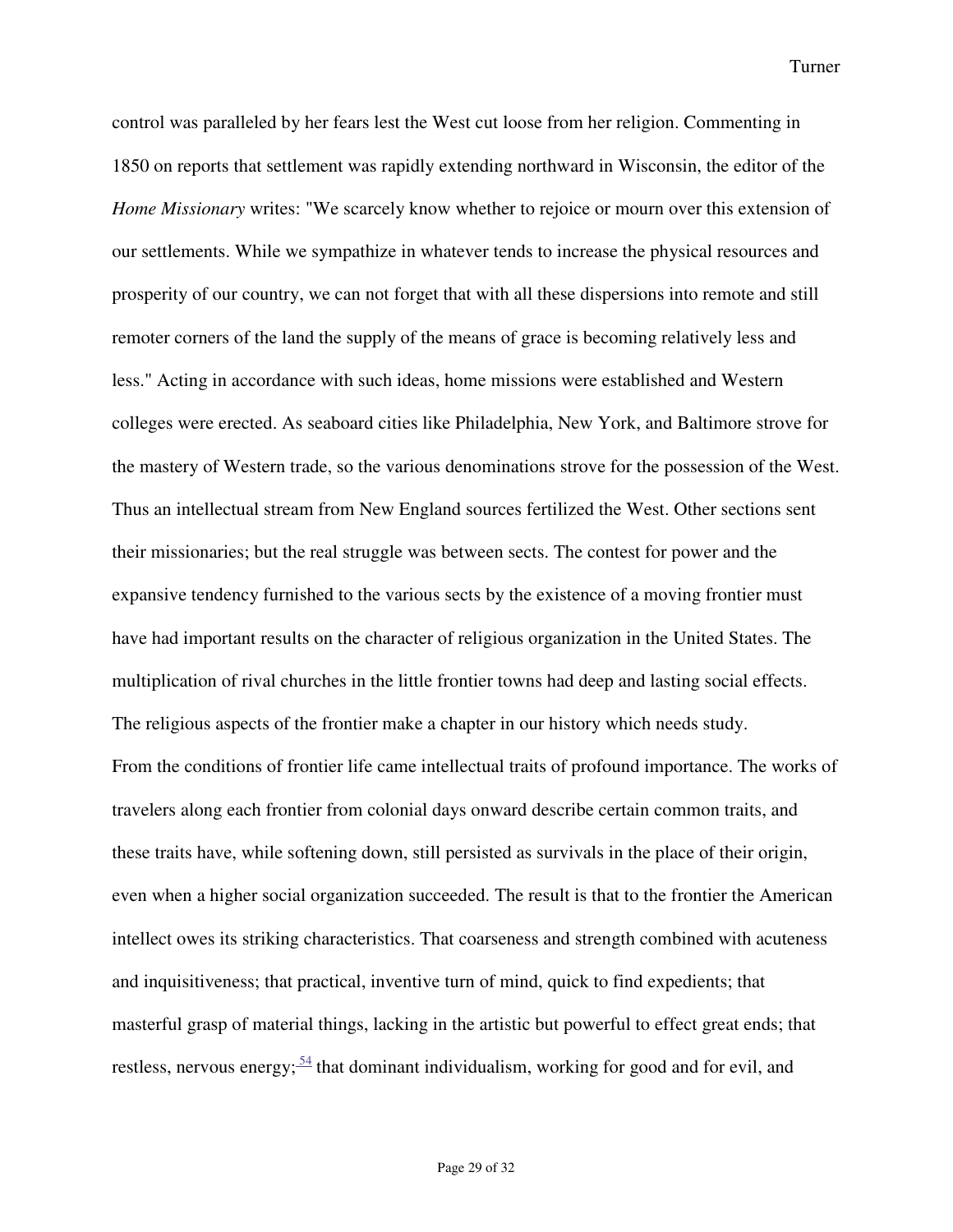withal that buoyancy and exuberance which comes with freedom-these are traits of the frontier, or traits called out elsewhere because of the existence of the frontier. Since the days when the fleet of Columbus sailed into the waters of the New World, America has been another name for opportunity, and the people of the United States have taken their tone from the incessant expansion which has not only been open but has even been forced upon them. He would be a rash prophet who should assert that the expansive character of American life has now entirely ceased. Movement has been its dominant fact, and, unless this training has no effect upon a people, the American energy will continually demand a wider field for its exercise. But never again will such gifts of free land offer themselves. For a moment, at the frontier, the bonds of custom are broken and unrestraint is triumphant. There is not *tabula rasa*. The stubborn American environment is there with its imperious summons to accept its conditions; the inherited ways of doing things are also there; and yet, in spite of environment, and in spite of custom, each frontier did indeed furnish a new field of opportunity, a gate of escape from the bondage of the past; and freshness, and confidence, and scorn of older society, impatience of its restraints and its ideas, and indifference to its lessons, have accompanied the frontier. What the Mediterranean Sea was to the Greeks, breaking the bond of custom, offering new experiences, calling out new institutions and activities, that, and more, the ever retreating frontier has been to the United States directly, and to the nations of Europe more remotely. And now, four centuries from the discovery of America, at the end of a hundred years of life under the Constitution, the frontier has gone, and with its going has closed the first period of American history.

## **Footnotes: Chapter I**

 $<sup>1</sup>$  A paper read at the meeting of the American Historical Association in Chicago, July 12, 1893. It first appeared in the</sup> Proceedings of the State Historical Society of Wisconsin, December 14, 1893, with the following note: "The foundation of this paper is my article entitled 'Problems in American History,' which appeared in *The Ægis*, a publication of the students of the University of Wisconsin, November 4, 1892... It is gratifying to find that Professor Woodrow Wilson-- whose volume on 'Division and Reunion' in the Epochs of American History Series, has an appreciative estimate of the importance of the West as a factor in American history--accepts some of the views set forth in the papers above mentioned, and enhances their value by his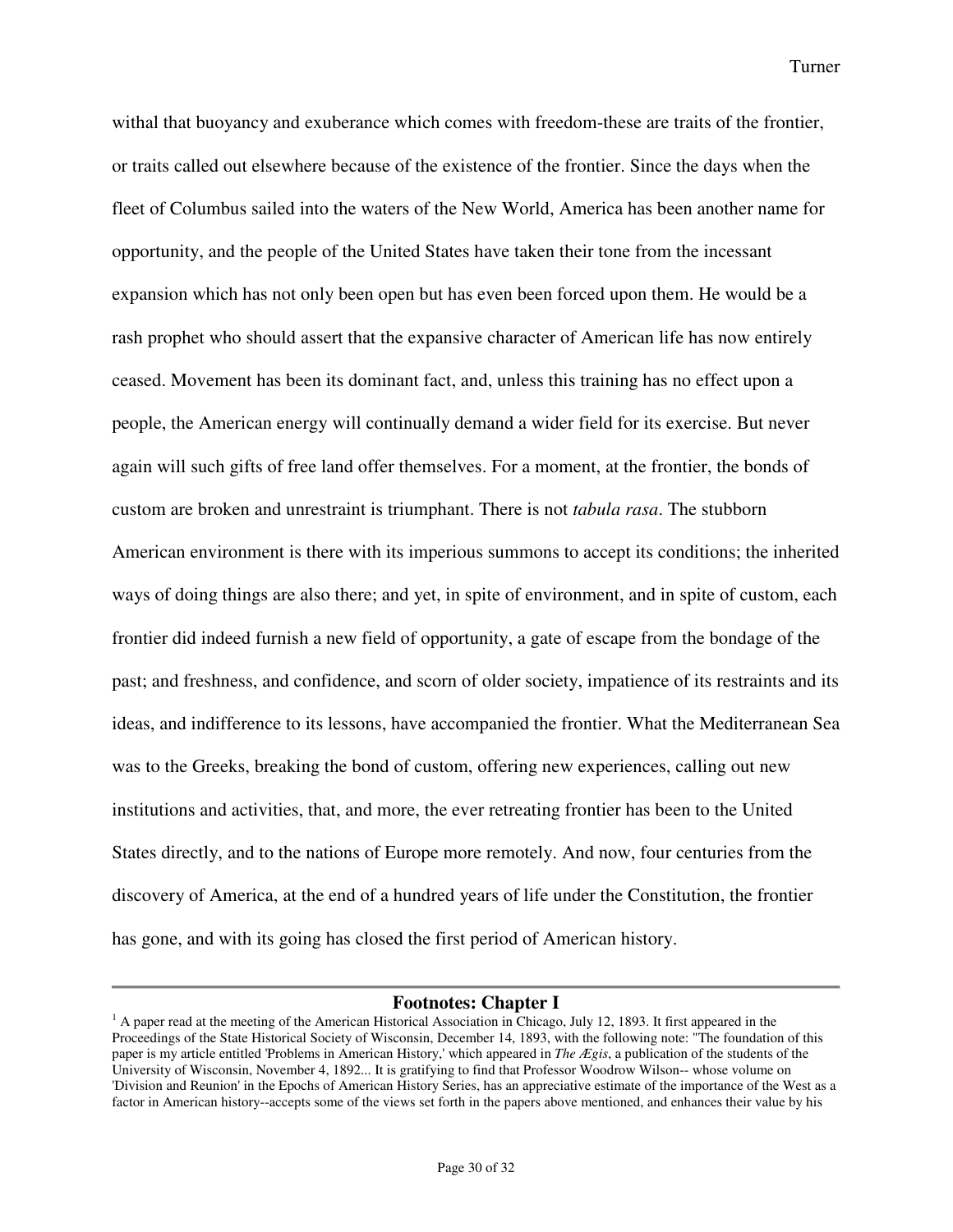lucid and suggestive treatment of them in his article in *The Forum* December, 1893, reviewing Goldwin Smith's 'History of the United States.'" The present text is that of the *Report of the American Historical Association* for 1893, 199-227. It was printed with additions in the *Fifth Year Book of the National Herbart Society*, and in various other publications.

 $2$  "Abridgment of Debates of Congress," v, p. 706.

<sup>3</sup> Bancroft (1860 ed.), iii, pp. 344, 345, citing Logan MSS.; [Mitchell] "Contest in America," etc. (1752), p. 237.

<sup>4</sup> Kercheval, "History of the Valley ''; Bernheim, "German Settlements in the Carolinas"; Winsor, "Narrative and Critical History of America," v, p. 304; Colonial Records of North Carolina, iv, p. xx; Weston, "Documents Connected with the History of South Carolina," p. 82; Ellis and Evans, "History of Lancaster County, Pa.," chs. iii, xxvi.

<sup>5</sup> Parkman, "Pontiac," ii; Griffis, "Sir William Johnson," p. 6; Simms's "Frontiersmen of New York."

<sup>6</sup> Monette, "Mississippi Valley," i, p. 311.

<sup>7</sup> Wis. Hist. Cols., xi, p. 50; Hinsdale, " Old Northwest," p. 121; Burke, "Oration on Conciliation," Works (1872 ed.), i, p. 473.

<sup>8</sup> Roosevelt, "Winning of the West," and citations there given, Cutler's "Life of Cutler."

<sup>9</sup> Scribner's Statistical Atlas, xxxviii, pl. 13; McMaster, "Hist. of People of U. S.," i, pp. 4, 60, 61; Imlay and Filson, "Western Territory of America" (London, 1793); Rochefoucault-Liancourt, "Travels Through the United States of North America '' (London, 1799); Michaux's "Journal," in *Proceedings American Philosophical Society*, xxvi, No. 129; Forman, "Narrative of a Journey Down the Ohio and Mississippi in 1780-'90" (Cincinnati, 1888); Bartram, "Travels Through North Carolina," etc. (London, 1792); Pope, "Tour Through the Southern and Western Territories," etc. (Richmond, 1792); Weld; "Travels Through the States of North America " (London, 1799); Baily, "Journal of aTour in the Unsettled States of North America, 1796-'97" (London, 1856); Pennsylvania Magazine of History, July, 1886; Winsor, "Narrative and Critical History of America," vii, pp. 491, 492, citations.

<sup>10</sup> Scribner's Statistical Atlas, xxxix.

<sup>11</sup> Turner, "Character and Influence of the Indian Trade in Wisconsin" (Johns Hopkins University Studies, Series ix), pp. 61ff.  $12$  Monette, "History of the Mississippi Valley," ii; Flint, "Travels and Residence in Mississippi," Flint, "Geography and History of the Western States," "Abridgment of Debates of Congress," vii, pp. 397 398, 404; Holmes, "Account of the U. S."; Kingdom, "America and the British Colonies" (London, 1820); Grund, "Americans," ii, chs. i, iii, vi (although writing in 1836, he treats of conditions that grew out of western advance from the era of 1820 to that time) Peck, "Guide for Emigrants" (Boston, 1831); Darby, "Emigrants' Guide to Western and Southwestern States and Territories"; Dana, "Geographical Sketches in the Western Country"; Kinzie, "Waubun"; Keating, "Narrative of Long's Expedition"; Schoolcraft, "Discovery of the Sources of the Mississippi River," "Travels in the Central Portions of the Mississippi Valley." and "Lead Mines of the Missouri"; Andreas, "History of Illinois,'' i, 86-99; Hurlbut, "Chicago Antiquities"; McKenney, "Tour to the Lakes"; Thomas "Travels Through the Western Country," etc. (Auburn, N. Y., 1819),

<sup>13</sup> Darby, "Emigrants' Guide," pp. 272 ff; Benton, "Abridgment of Debates," vii, p. 397.

<sup>14</sup> De Bow's *Review*, iv, p. 254; xvii, p. 428.

<sup>15</sup> Grund. "Americans." ii, p. 8.

<sup>16</sup> Peck, "New Guide to the West" (Cincinnati, 1848), ch. iv; Parkman, "Oregon Trail"; Hall, "The West" (Cincinnati, 1848); Pierce, "Incidents of Western Travel"; Murray, "Travels in Norrh America"; Lloyd, "Steamboat Directory" (Cincinnati, 1856); "Forty Days in a Western Hotel", (Chicago), in *Putnam's Magazine*, December, 1894; Mackay, "The Western World," ii, ch. ii, iii; Meeker, "Life in the West"; Bogen, "German in America" (Boston, 1851); Olmstead, "Texas Journey", Greeley, "Recollections of a Busy Life"; Schouler, "History of the United States" v, 261-267; Peyton, "Over the Alleghanies and Across

the Prairies" (London, 1870); Loughborough, "The Pacific Telegraph and Railway" (St. Louis, 1849); Whitney, "Project for a Railroad to the Pacific" (New York, 1849); Peyton, "Suggestions on Railroad Communication with the Pacific, and the Trade of China and the Indian Islands"; Benton, "Highway to the Pacific," (a speech delivered in the U. S. Senate, December 36, 1850). <sup>17</sup> A writer in *The Home Missionary* (1850), p. 239, reporting Wisconsin conditions, exclaims: "Think of this, people of the

enlightened East. What an example, to come from the very frontier of civilization!" But one of the missionaries writes: "In a few years Wisconsin will no longer be considered as the West, or as an outpost of civilization, any more than Western New York, or the Western Reserve."

<sup>18</sup> Bancroft (H. H.), "History of California, History of Oregon, and Popular Tribunals"; Shinn, "Mining Camps."

<sup>19</sup> See the suggestive paper by Prof. Jesse Macy, "The Institutional Beginnings of a Western State."

<sup>20</sup> Shinn, "Mining Camps."

<sup>21</sup> Compare Thorpe, in *Annals American Academy of Political and Social Science*, September, 1891; Bryce, "American Commonwealth," (1888), ii, p. 689.

<sup>22</sup> Loria, Analisi della Proprieta Capitalista, ii, p. 15.

<sup>23</sup> Compare "Observations on the North American Land Company," London, 1796, pp. xv, 144; Logan, "History of Upper South Carolina,'' i, pp. 149-151; Turner, "Character and Influence of Indian Trade in Wisconsin," p. 18; Peck, "New Guide for Emigrants" (Boston, 1837), ch. iv; "Compendium Eleventh Census," i, p. xl.

24 See *post*, for illustrations of the political accompaniments of changed industrial conditions.

 $25$  But Lewis and Clark were the first to explore the route from the Missouri to the Columbia.

<sup>26</sup> "Narrative and Critical History of America," viii, p. 10; Sparks' "Washington Works," ix, pp. 303, 327; Logan, "History of Upper South Carolina," i; McDonald, "Life of Kenton," p. 72; Cong. Record, xxiii, p. 57.

 $27^{\prime}$  On the effect of the fur trade in opening the routes of migration see the author's "Character and Influence of the Indian Trade in Wisconsin."

<sup>28</sup> Lodge, "English Colonies," p. 152 and citations; Logan, "Hist. of Upper South Carolina," i, p. 151.